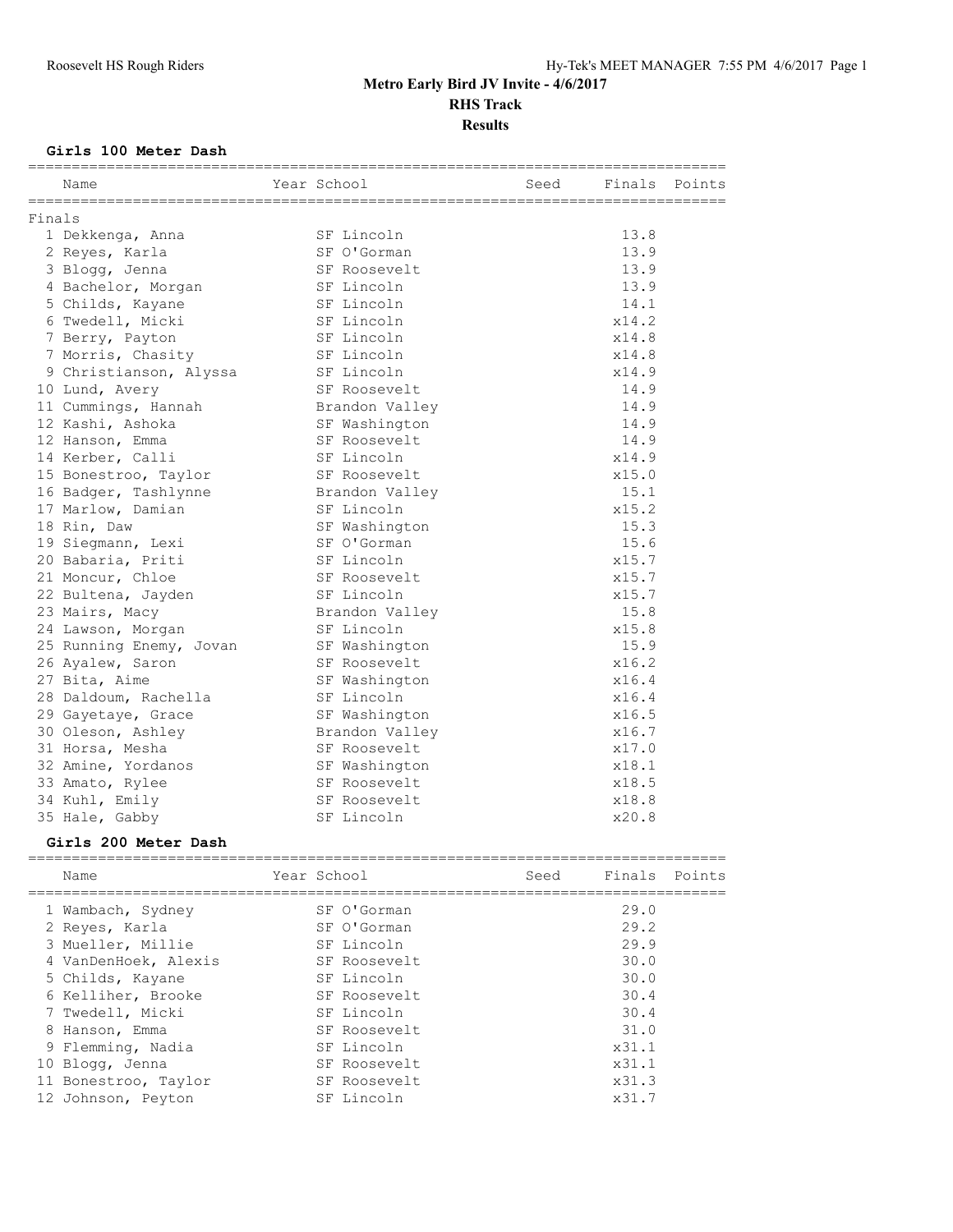## **....Girls 200 Meter Dash**

| 13 Peters, Allie        | SF Roosevelt   | x31.8 |
|-------------------------|----------------|-------|
| 14 Lund, Avery          | SF Roosevelt   | x31.8 |
| 15 Kerber, Calli        | SF Lincoln     | x31.9 |
| 16 Berry, Payton        | SF Lincoln     | x32.1 |
| 17 Pancich, Morgan      | SF Roosevelt   | x32.3 |
| 18 Siegmann, Lexi       | SF O'Gorman    | 32.3  |
| 19 Badger, Tashlynne    | Brandon Valley | 32.4  |
| 20 Dunn, Sydnaya        | SF Lincoln     | x32.4 |
| 21 Goura, Nafissa       | SF Roosevelt   | x32.4 |
| 22 Goeden, Brooke       | Brandon Valley | 32.5  |
| 23 Morris, Chasity      | SF Lincoln     | x32.5 |
| 24 Cooper, Jaida        | SF Lincoln     | x32.6 |
| 25 Davis, Alex          | Brandon Valley | 33.1  |
| 26 Marlow, Damian       | SF Lincoln     | x33.1 |
| 27 Christianson, Alyssa | SF Lincoln     | x33.2 |
| 28 Mairs, Macy          | Brandon Valley | x33.3 |
| 29 Running Enemy, Jovan | SF Washington  | 33.4  |
| 30 Brown, Sierra        | SF Lincoln     | x33.4 |
| 31 Babaria, Priti       | SF Lincoln     | x33.4 |
| 32 Bultena, Jayden      | SF Lincoln     | x33.5 |
| 33 Hughes, Morgan       | SF Lincoln     | x33.5 |
| 34 Lawson, Morgan       | SF Lincoln     | x33.9 |
| 35 Vianes, Jaden        | SF Roosevelt   | x34.1 |
| 36 Bartman, Christan    | SF Lincoln     | x34.3 |
| 37 Michael, Esther      | SF Washington  | 34.4  |
| 38 Hall, Emily          | SF Lincoln     | x34.6 |
| 39 Fernandez, Clarissa  | SF Roosevelt   | x35.1 |
| 40 Rin, Daw             | SF Washington  | 35.4  |
| 41 Oleson, Ashley       | Brandon Valley | x35.7 |
| 42 Momotic, Valeska     | SF Roosevelt   | x36.7 |
| 43 Hale, Gabby          | SF Lincoln     | x37.0 |
| 44 Gayetaye, Grace      | SF Washington  | x39.1 |
| 45 Amine, Yordanos      | SF Washington  | x39.2 |
| 46 Amato, Rylee         | SF Roosevelt   | x40.4 |
| 47 Kuhl, Emily          | SF Roosevelt   | x41.1 |
|                         |                |       |

#### **Girls 400 Meter Dash**

| Name                                                                                           | Year School                                                                | Seed | Finals Points                                  |  |
|------------------------------------------------------------------------------------------------|----------------------------------------------------------------------------|------|------------------------------------------------|--|
| 1 Wambach, Sydney<br>2 Jorgensen, Taiya<br>3 Doll, Rachel<br>4 Cooper, Jaida<br>5 Hanson, Emma | SF O'Gorman<br>SF Roosevelt<br>SF Washington<br>SF Lincoln<br>SF Roosevelt |      | 1:08.4<br>1:10.6<br>1:14.8<br>1:16.5<br>1:17.1 |  |
| 6 VanHorn, Sophie<br>7 Marlow, Damian                                                          | Brandon Valley<br>SF Lincoln                                               |      | 1:22.3<br>1:23.1                               |  |

### **Girls 800 Meter Run**

| Name                                                     | Year School                               | Seed | Finals Points              |  |  |  |  |
|----------------------------------------------------------|-------------------------------------------|------|----------------------------|--|--|--|--|
| 1 Thornton, Paige<br>2 Geurts, Jaide<br>3 Johnson, Riley | SF O'Gorman<br>SF Roosevelt<br>SF Lincoln |      | 2:40.4<br>2:46.2<br>2:47.0 |  |  |  |  |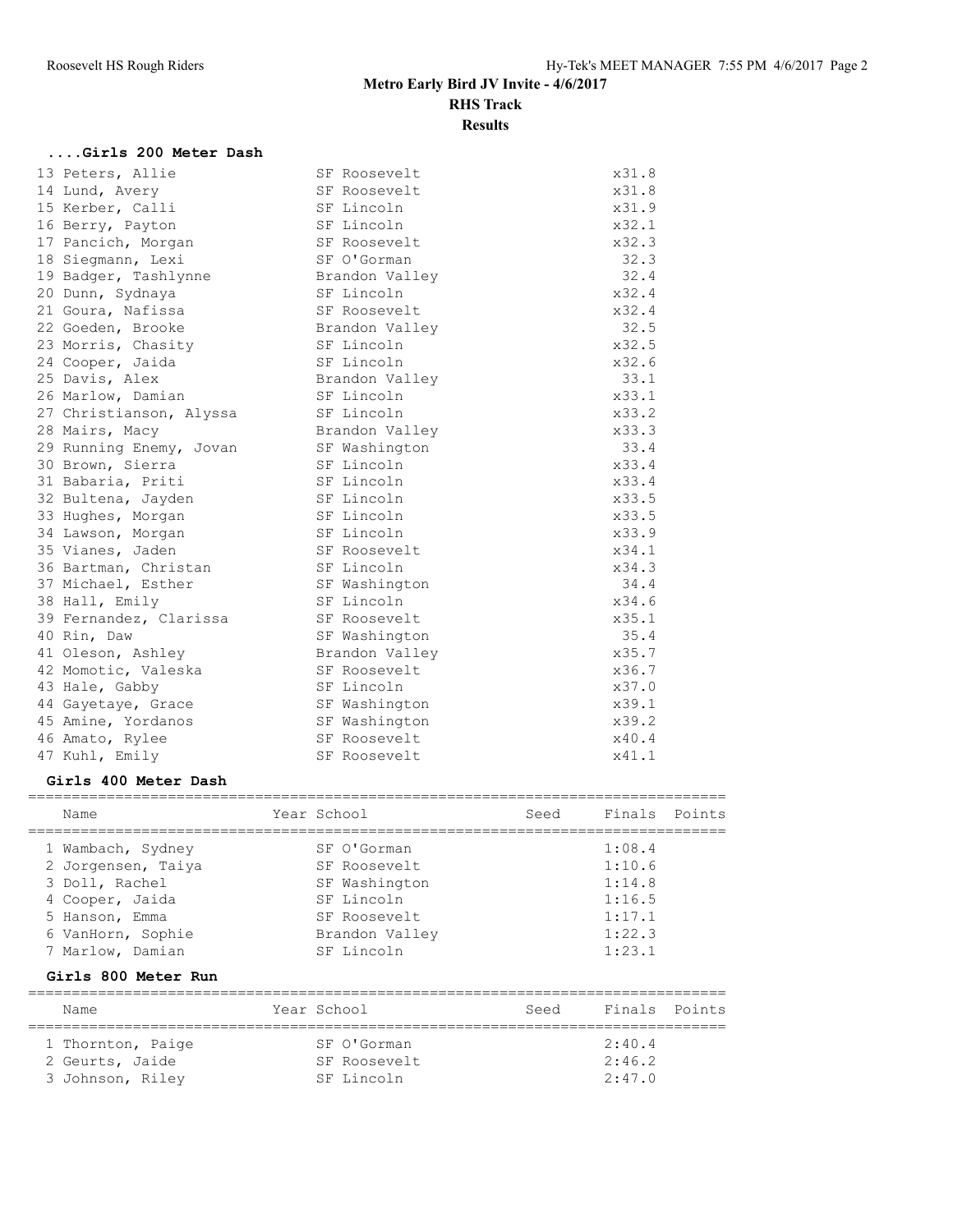#### **....Girls 800 Meter Run**

| 4 Severson, Katelyn   | SF Washington  | 2:47.8  |
|-----------------------|----------------|---------|
| 5 Howard, Madison     | SF Roosevelt   | 2:48.6  |
| 6 Ellwein, Bryn       | SF Roosevelt   | 2:49.5  |
| 7 Vroman, Anna        | SF Washington  | 2:50.1  |
| 8 Boyer, Faith        | SF Roosevelt   | x2:50.8 |
| 9 Hunt, Tabitha       | SF O'Gorman    | 2:53.6  |
| 10 Munce, Maddie      | Brandon Valley | 2:57.2  |
| 11 Giles, Laramie     | SF Roosevelt   | x2:59.9 |
| 12 Schaefer, Sidney   | SF Roosevelt   | x3:02.9 |
| 13 Hoffman, Kaylee    | SF Lincoln     | 3:04.8  |
| 14 Lortscher, Tessa   | SF Lincoln     | 3:05.7  |
| 15 Banwarth, Alexis   | Brandon Valley | 3:06.6  |
| 16 Walgenbach, Sydney | SF O'Gorman    | 3:07.8  |
| 17 Nelson, Maddy      | SF Lincoln     | x3:13.4 |
| 18 Allen, Abby        | SF Lincoln     | x3:21.7 |
|                       |                |         |

#### **Girls 1600 Meter Run**

================================================================================ name Tear School Seed Finals Points

| name                | rear school |               | seea | Finais Points |  |
|---------------------|-------------|---------------|------|---------------|--|
| 1 Ericson, Taylor   |             | SF Lincoln    |      | 6:01.5        |  |
| 2 Pearson, Lydia    |             | SF Roosevelt  |      | 6:03.1        |  |
| 3 Rames, Haley      |             | SF Roosevelt  |      | 6:04.6        |  |
| 4 Severson, Katelyn |             | SF Washington |      | 6:05.5        |  |
| 5 Vroman, Anna      |             | SF Washington |      | 6:14.3        |  |
| 6 Lortscher, Tessa  |             | SF Lincoln    |      | 6:54.2        |  |
| 7 Hoffman, Kaylee   |             | SF Lincoln    |      | 6:55.2        |  |
| 8 Nelson, Maddy     |             | SF Lincoln    |      | x6:55.7       |  |
| 9 Allen, Abby       |             | SF Lincoln    |      | x7:15.7       |  |
| 10 Pederson, Morgan |             | SF Lincoln    |      | x7:20.5       |  |

#### **Girls 100 Meter Hurdles**

| Name                 | Year School |               | Seed | Finals Points |  |
|----------------------|-------------|---------------|------|---------------|--|
| 1 VanDenHoek, Alexis |             | SF Roosevelt  |      | 17.2          |  |
| 2 Flemming, Nadia    |             | SF Lincoln    |      | 17.3          |  |
| 3 Langseth, Anna     |             | SF Lincoln    |      | 17.6          |  |
| 4 Vockler, Katie     |             | SF O'Gorman   |      | 17.9          |  |
| 5 Kolb, Elizabeth    |             | SF O'Gorman   |      | 18.0          |  |
| 6 Kreber, Kendyl     |             | SF O'Gorman   |      | 18.3          |  |
| 7 Mueller, Millie    |             | SF Lincoln    |      | 19.1          |  |
| 8 Henderson, Reagan  |             | SF Washington |      | 19.1          |  |
| 9 Krause, Janai      |             | SF Roosevelt  |      | 19.8          |  |
| 10 Wilson, Mya       |             | SF Lincoln    |      | x20.4         |  |
| 11 Bennett, Taryn    |             | SF O'Gorman   |      | x20.8         |  |
| 12 Majok, Auot       |             | SF O'Gorman   |      | x20.9         |  |
| 13 Burgers, Camryn   |             | SF Washington |      | 21.1          |  |
| 14 Brown, Sierra     |             | SF Lincoln    |      | x21.5         |  |
| 15 Samo, Reyna       |             | SF Roosevelt  |      | 21.6          |  |
| 16 Flynn, Mariah     |             | SF O'Gorman   |      | x22.8         |  |
| 17 Yohana, Wini      |             | SF Lincoln    |      | x23.1         |  |
| 18 Flock, Rey        |             | SF Washington |      | 23.1          |  |
| 19 Beyene, Rahwa     |             | SF Washington |      | x24.4         |  |
| 20 Vilayphone, Penny |             | SF Washington |      | x24.8         |  |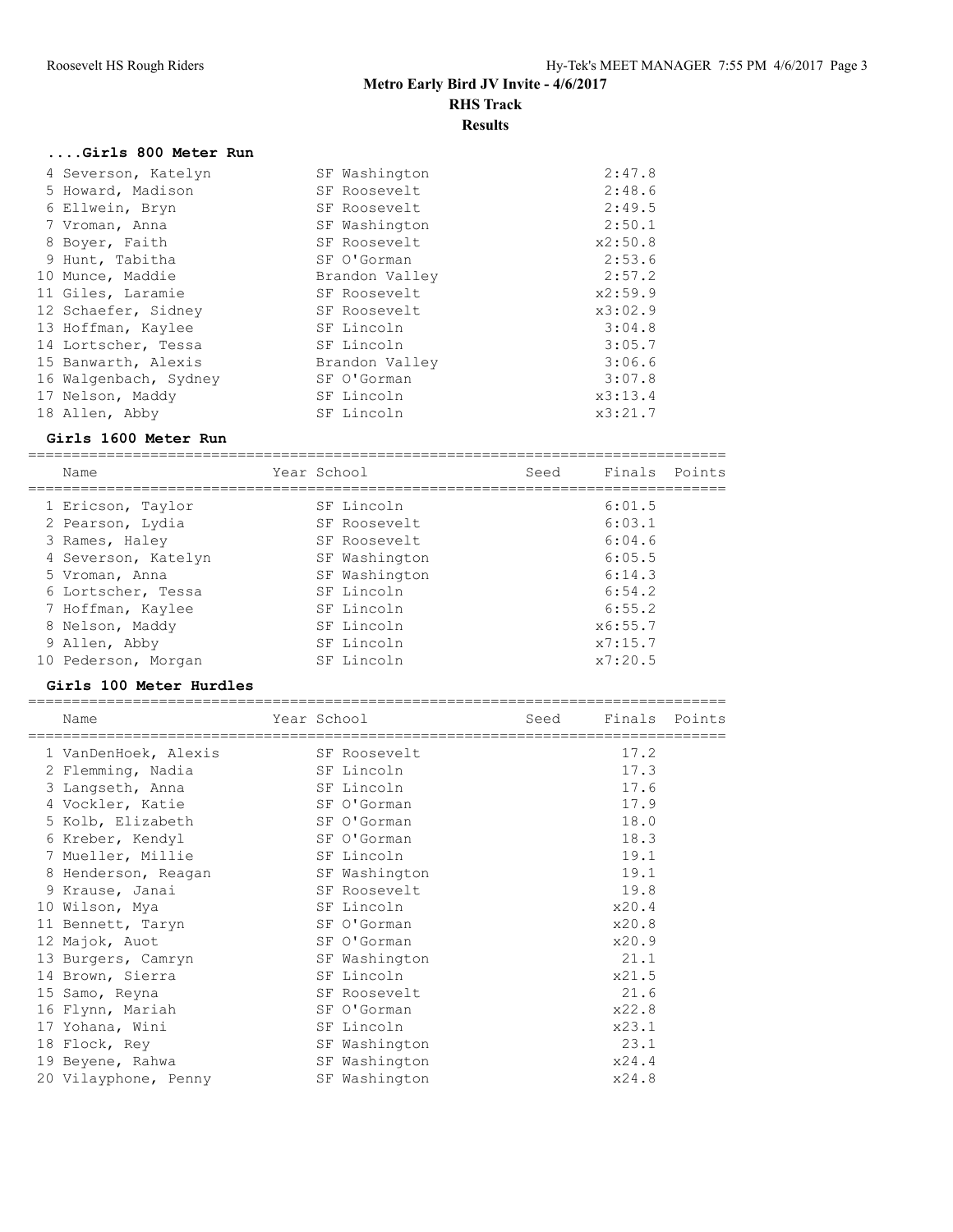#### **Girls 300 Meter Hurdles**

| Name                                      | Year School<br>============== | Seed | Finals<br>=========================== | Points |
|-------------------------------------------|-------------------------------|------|---------------------------------------|--------|
| 1 Justus, Liberty                         | SF Lincoln                    |      | 41.3                                  |        |
| 2 Kolb, Elizabeth                         | SF O'Gorman                   |      | 51.4                                  |        |
| 3 Vockler, Katie                          | SF O'Gorman                   |      | 52.1                                  |        |
| 4 Yohana, Wini                            | SF Lincoln                    |      | 52.2                                  |        |
| 5 Flemming, Nadia                         | SF Lincoln                    |      | 53.2                                  |        |
| 6 Langseth, Anna                          | SF Lincoln                    |      | x53.5                                 |        |
| 7 Chatwell, Jennifer                      | SF Roosevelt                  |      | 56.6                                  |        |
| 8 Giles, Laramie                          | SF Roosevelt                  |      | 56.9                                  |        |
| 9 Henderson, Reagan                       | SF Washington                 |      | 57.4                                  |        |
| 10 Brown, Sierra                          | SF Lincoln                    |      | x58.8                                 |        |
| 11 Bennett, Taryn                         | SF O'Gorman                   |      | 59.7                                  |        |
| 12 Majok, Auot                            | SF O'Gorman                   |      | x59.9                                 |        |
| 13 Flynn, Mariah                          | SF O'Gorman                   |      | x1:00.5                               |        |
| 14 Krause, Janai                          | SF Roosevelt                  |      | 1:01.0                                |        |
| 15 Flock, Rey                             | SF Washington                 |      | 1:02.2                                |        |
| 16 Samo, Reyna                            | SF Roosevelt                  |      | x1:10.9                               |        |
| 17 Beyene, Rahwa                          | SF Washington                 |      | 1:11.4                                |        |
| 18 Vilayphone, Penny                      | SF Washington                 |      | x1:14.3                               |        |
| Girls 4x100 Meter Relay                   |                               |      |                                       |        |
| School                                    |                               |      |                                       |        |
|                                           |                               | Seed | Finals                                | Points |
| 1 SF Lincoln<br>$^{\prime}$ A $^{\prime}$ |                               |      | 54.8                                  |        |
| 2 SF Washington<br>' A'                   |                               |      | 56.1                                  |        |
| 3 SF Washington<br>"B"                    |                               |      | x1:05.4                               |        |
| Girls 4x200 Meter Relay                   |                               |      |                                       |        |
| =========<br>School                       |                               | Seed | Finals                                | Points |
| 1 SF Lincoln<br>' A'                      |                               |      | 1:56.0                                |        |
| 2 SF Washington<br>$\mathsf{A}$           |                               |      | 1:58.0                                |        |
| 3 SF Lincoln<br>"B"                       |                               |      | x2:02.4                               |        |
| 4 SF O'Gorman<br>' A'                     |                               |      | 2:04.4                                |        |
| Girls 4x400 Meter Relay                   |                               |      |                                       |        |
|                                           |                               |      |                                       |        |
| School<br>========                        |                               | Seed | Finals                                | Points |
| 1 SF Lincoln 'A'                          |                               |      | 4:42.6                                |        |
| 2 SF Roosevelt 'A'                        |                               |      | 4:57.0                                |        |
| 3 SF Roosevelt<br>"B"                     |                               |      | x4:57.9                               |        |
| Girls 4x800 Meter Relay                   |                               |      |                                       |        |
| School                                    |                               | Seed | Finals                                | Points |
|                                           |                               |      |                                       |        |
| 1 SF Lincoln 'A'                          |                               |      | 11:08.6                               |        |
| 2 SF Roosevelt 'A'                        |                               |      | 11:19.1                               |        |
| 3 SF O'Gorman 'A'                         |                               |      | 11:30.7                               |        |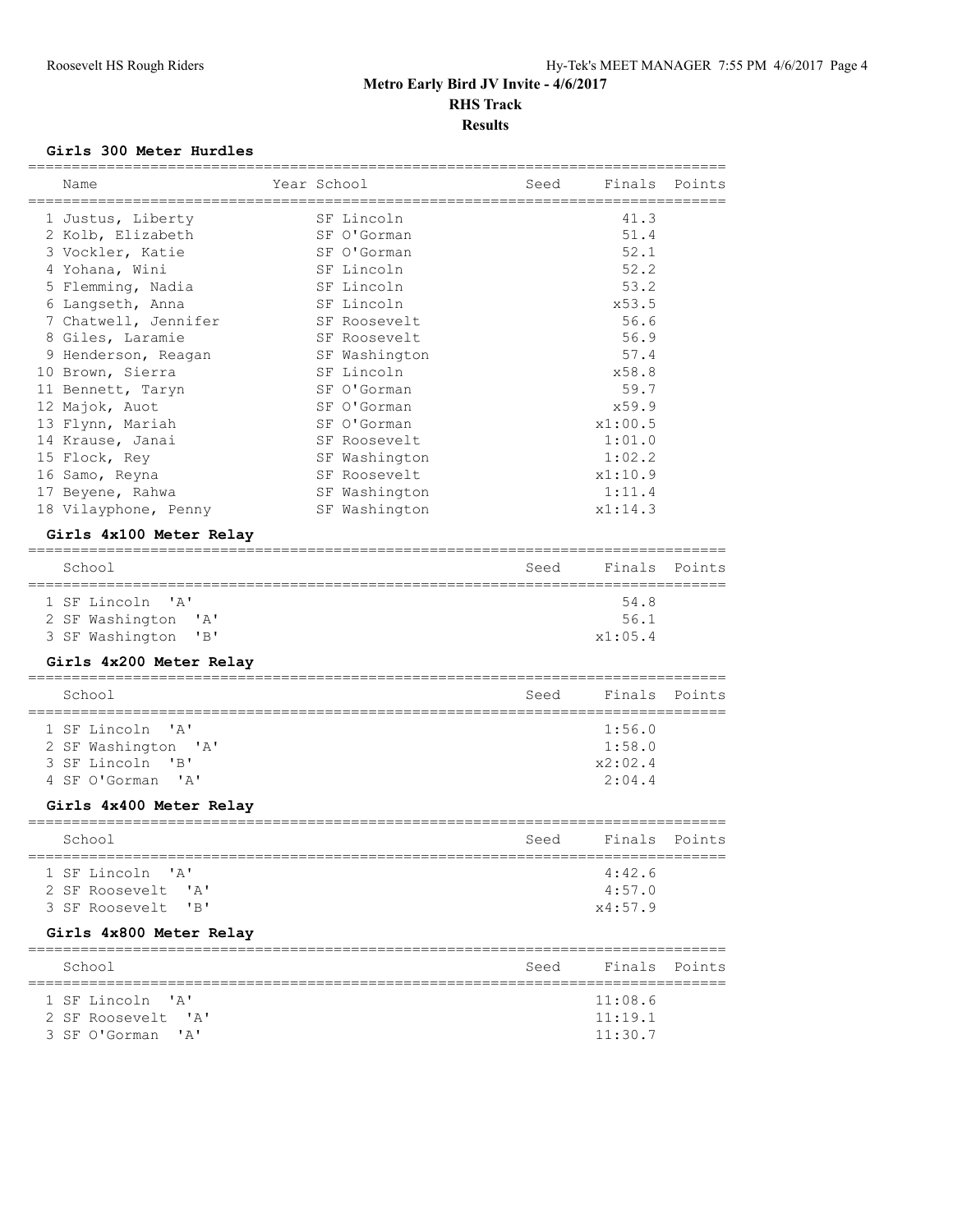**Results**

### **Girls 1600 Sprint Medley**

| School                                |                      |                                | Seed | Finals                     | Points |
|---------------------------------------|----------------------|--------------------------------|------|----------------------------|--------|
| 1 SF O'Gorman<br>2 SF Lincoln         | ' a '<br>' A'        |                                |      | 5:03.6<br>5:10.3           |        |
|                                       | Girls High Jump      | ============                   |      |                            |        |
| Name                                  |                      | Year School                    | Seed | Finals                     | Points |
|                                       | 1 Telahun, Helen     | SF Lincoln                     |      | $4 - 05.00$                |        |
| 1 Manning, Ava                        |                      | SF O'Gorman                    |      | $4 - 05.00$                |        |
| 3 Davis, Alex                         | 3 Klemisch, Paige    | SF Roosevelt<br>Brandon Valley |      | $4 - 03.00$<br>$4 - 03.00$ |        |
| 5 Flynn, Mariah                       |                      | SF O'Gorman                    |      | $4 - 01.00$                |        |
| 5 Dunn, Sydnaya                       |                      | SF Lincoln                     |      | $4 - 01.00$                |        |
|                                       | 5 Goeden, Brooke     | Brandon Valley                 |      | $4 - 01.00$                |        |
| -- Pierret, Anna                      |                      | SF Roosevelt                   |      | DQ                         |        |
|                                       | -- Thorstenson, Kate | SF Roosevelt                   |      | DQ                         |        |
|                                       | Girls Pole Vault     |                                |      |                            |        |
|                                       |                      |                                |      |                            |        |
| Name                                  |                      | Year School                    | Seed | Finals                     | Points |
|                                       | 1 Johannsen, Jacee   | SF Washington                  |      | $9 - 06.00$                |        |
|                                       | 2 Vorobeyva, Irina   | SF Roosevelt                   |      | $8 - 00.00$                |        |
|                                       | 3 Justus, Liberty    | SF Lincoln                     |      | $7 - 06.00$                |        |
|                                       | 3 Hendrick, Halayna  | Brandon Valley                 |      | $7 - 06.00$                |        |
|                                       | 5 Burdick, Carolyne  | SF Roosevelt                   |      | $7 - 00.00$                |        |
|                                       | 6 Morales, Karen     | SF Roosevelt                   |      | $6 - 06.00$                |        |
|                                       | 6 Clausen, Daphne    | SF O'Gorman                    |      | $6 - 06.00$                |        |
| 6 Rausch, Tiana                       |                      | SF O'Gorman                    |      | $6 - 06.00$                |        |
|                                       | 6 VanHorn, Sophie    | Brandon Valley                 |      | $6 - 06.00$                |        |
|                                       | 10 Bachelor, Morgan  | SF Lincoln                     |      | $6 - 00.00$                |        |
|                                       | -- Palmquist, Paige  | SF O'Gorman                    |      | DQ                         |        |
|                                       | -- Kelliher, Brooke  | SF Roosevelt                   |      | DQ                         |        |
|                                       | Girls Long Jump      |                                |      |                            |        |
| Name                                  |                      | Year School                    | Seed | Finals                     | Points |
|                                       | 1 Wambach, Sydney    | SF O'Gorman                    |      | $16 - 02.00$               |        |
|                                       | 2 Mueller, Millie    | SF Lincoln                     |      | $14 - 07.00$               |        |
| 3 Pump, Megan                         |                      | SF Roosevelt                   |      | $14 - 05.50$               |        |
| 4 Pierret, Anna                       |                      | SF Roosevelt                   |      | 14-00.00                   |        |
|                                       | 5 Childs, Kayane     | SF Lincoln                     |      | $13 - 09.25$               |        |
| 6 Hyz, Elise                          |                      | SF Washington                  |      | $13 - 07.75$               |        |
| 7 Wilson, Mya                         |                      | SF Lincoln                     |      | $13 - 06.50$               |        |
|                                       | 8 Immeker, Aliyah    | SF Roosevelt                   |      | $13 - 03.00$               |        |
|                                       | 9 Chatwell, Jennifer | SF Roosevelt                   |      | x13-02.25                  |        |
| 10 Manning, Ava                       |                      | SF O'Gorman<br>SF Lincoln      |      | $13 - 01.50$               |        |
| 11 Dow, Amy                           |                      | SF Roosevelt                   |      | x12-11.50                  |        |
| 12 Ayalew, Saron<br>13 Twedell, Micki |                      | SF Lincoln                     |      | x12-07.00<br>$x12 - 04.00$ |        |
|                                       | 14 Bonestroo, Taylor | SF Roosevelt                   |      | $x11 - 10.75$              |        |
| 15 Flock, Rey                         |                      | SF Washington                  |      | $11 - 06.75$               |        |
|                                       |                      |                                |      |                            |        |

================================================================================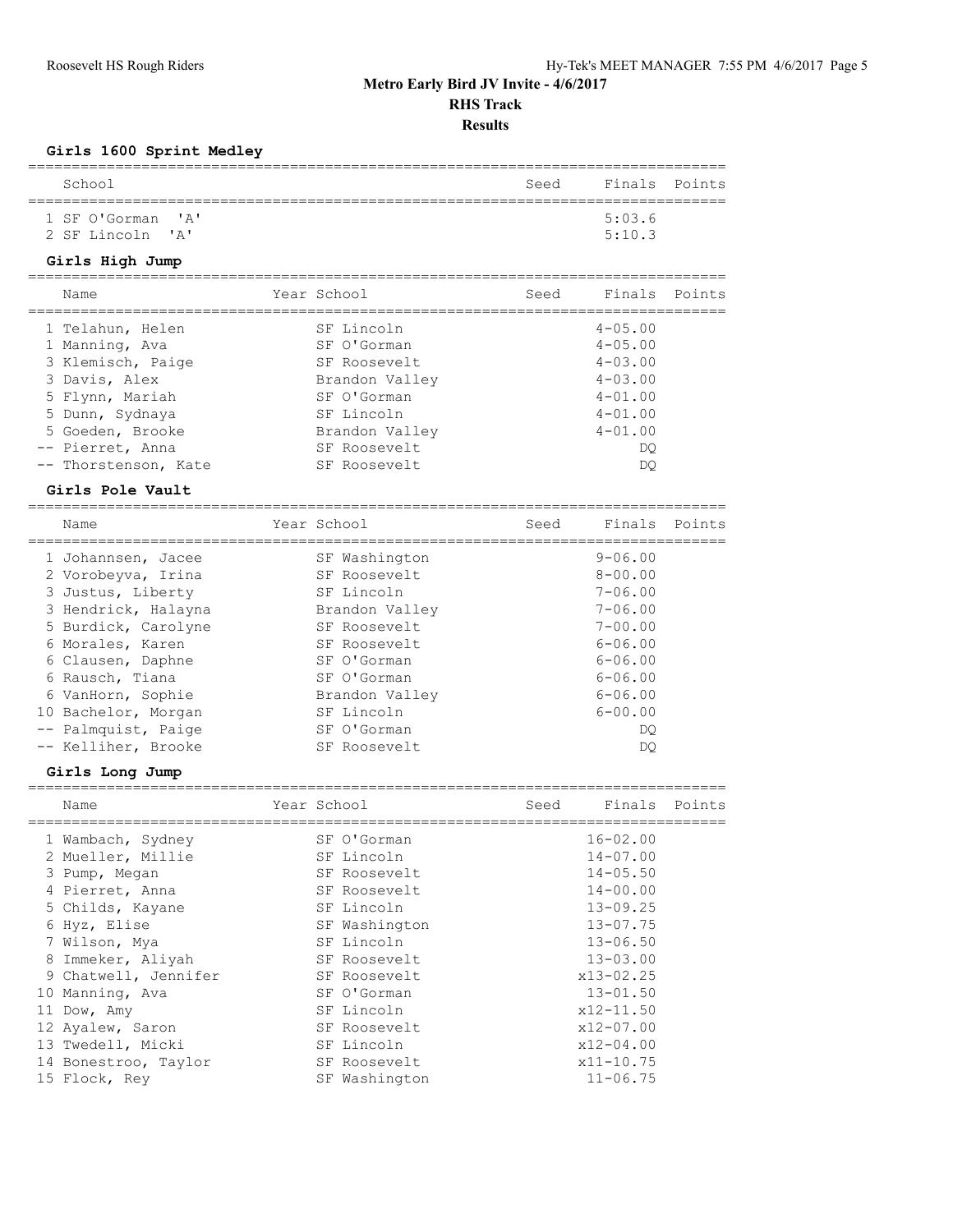## **....Girls Long Jump**

| 16 Peters, Allie       | SF Roosevelt | $x11 - 00.00$ |
|------------------------|--------------|---------------|
| 17 Albers, Lillie      | SF Roosevelt | x10-10.00     |
| 18 Fernandez, Clarissa | SF Roosevelt | $x10 - 08.50$ |
| 19 Momotic, Valeska    | SF Roosevelt | $x10 - 02.50$ |
| 20 Pancich, Morgan     | SF Roosevelt | x10-02.00     |

### **Girls Triple Jump**

| Name                 | Year School   | Seed | Finals       | Points |
|----------------------|---------------|------|--------------|--------|
| 1 Wambach, Sydney    | SF O'Gorman   |      | $32 - 03.25$ |        |
| 2 Vockler, Katie     | SF O'Gorman   |      | $29 - 11.25$ |        |
| 3 Chatwell, Jennifer | SF Roosevelt  |      | $29 - 09.50$ |        |
| 4 Hunt, Tabitha      | SF O'Gorman   |      | $29 - 06.00$ |        |
| 5 Elrod, Raegan      | SF Lincoln    |      | $29 - 02.00$ |        |
| 6 Dunn, Sydnaya      | SF Lincoln    |      | $27 - 06.50$ |        |
| 7 Hyz, Elise         | SF Washington |      | $26 - 09.50$ |        |
| 8 Immeker, Aliyah    | SF Roosevelt  |      | $26 - 08.25$ |        |
| -- Momotic, Valeska  | SF Roosevelt  |      | DO           |        |
| -- Flock, Rey        | SF Washington |      | DO           |        |

#### **Girls Shot Put**

| Name                     | Year School    | Seed | Finals Points |  |
|--------------------------|----------------|------|---------------|--|
| 1 Peterson, Leisha       | SF Roosevelt   |      | $30 - 03.00$  |  |
| 2 Ward, Kira             | SF Roosevelt   |      | $29 - 05.00$  |  |
| 3 Ayala, Natalia         | SF Washington  |      | $28 - 10.50$  |  |
| 4 Tuschen, Shayla        | SF Roosevelt   |      | $28 - 09.00$  |  |
| 5 Sherrif, Genna         | SF Lincoln     |      | $28 - 06.00$  |  |
| 6 Denevan, Erin          | SF Roosevelt   |      | $x27 - 07.00$ |  |
| 7 Heintz, Cassie         | SF Washington  |      | $27 - 02.50$  |  |
| 8 Watkins, Christine     | SF Roosevelt   |      | $x27 - 02.00$ |  |
| 9 Syberson, Sienna       | SF Lincoln     |      | $27 - 01.00$  |  |
| 10 Shubert, Kenzie       | SF Roosevelt   |      | $x26 - 05.00$ |  |
| 11 Severson-Wesley, Jade | SF Roosevelt   |      | $x25 - 09.00$ |  |
| 12 Swanson, Reilly       | SF Washington  |      | $24 - 03.50$  |  |
| 13 Wilson, Tori          | SF O'Gorman    |      | $24 - 00.50$  |  |
| 14 Wells, Maureen        | SF Roosevelt   |      | $x23 - 09.00$ |  |
| 15 Wilson, Tyanna        | Brandon Valley |      | $23 - 06.50$  |  |
| 16 Levchenko, Alina      | SF Washington  |      | $x22 - 05.50$ |  |
| 17 Hughes, Morgan        | SF Lincoln     |      | $22 - 05.00$  |  |
| 18 Ryswyk, Caitlyn       | SF Roosevelt   |      | $x21 - 08.00$ |  |
| 19 Kirkpatrick, Heather  | Brandon Valley |      | $20 - 04.50$  |  |
| 20 Hall, Emily           | SF Lincoln     |      | $x19 - 04.50$ |  |
| 21 Nunn, Ellie           | SF Lincoln     |      | $x18 - 09.50$ |  |
| 22 Alton, Kaylyn         | SF O'Gorman    |      | $14 - 05.50$  |  |

### **Girls Discus Throw**

| Name |                    | Year School  | Finals Points<br>Seed |  |  |  |  |  |  |
|------|--------------------|--------------|-----------------------|--|--|--|--|--|--|
|      |                    |              |                       |  |  |  |  |  |  |
|      | 1 Denevan, Erin    | SF Roosevelt | $85 - 05$             |  |  |  |  |  |  |
|      | 2 Peterson, Leisha | SF Roosevelt | $84 - 00$             |  |  |  |  |  |  |
|      | 3 Tuschen, Shayla  | SF Roosevelt | $82 - 04.50$          |  |  |  |  |  |  |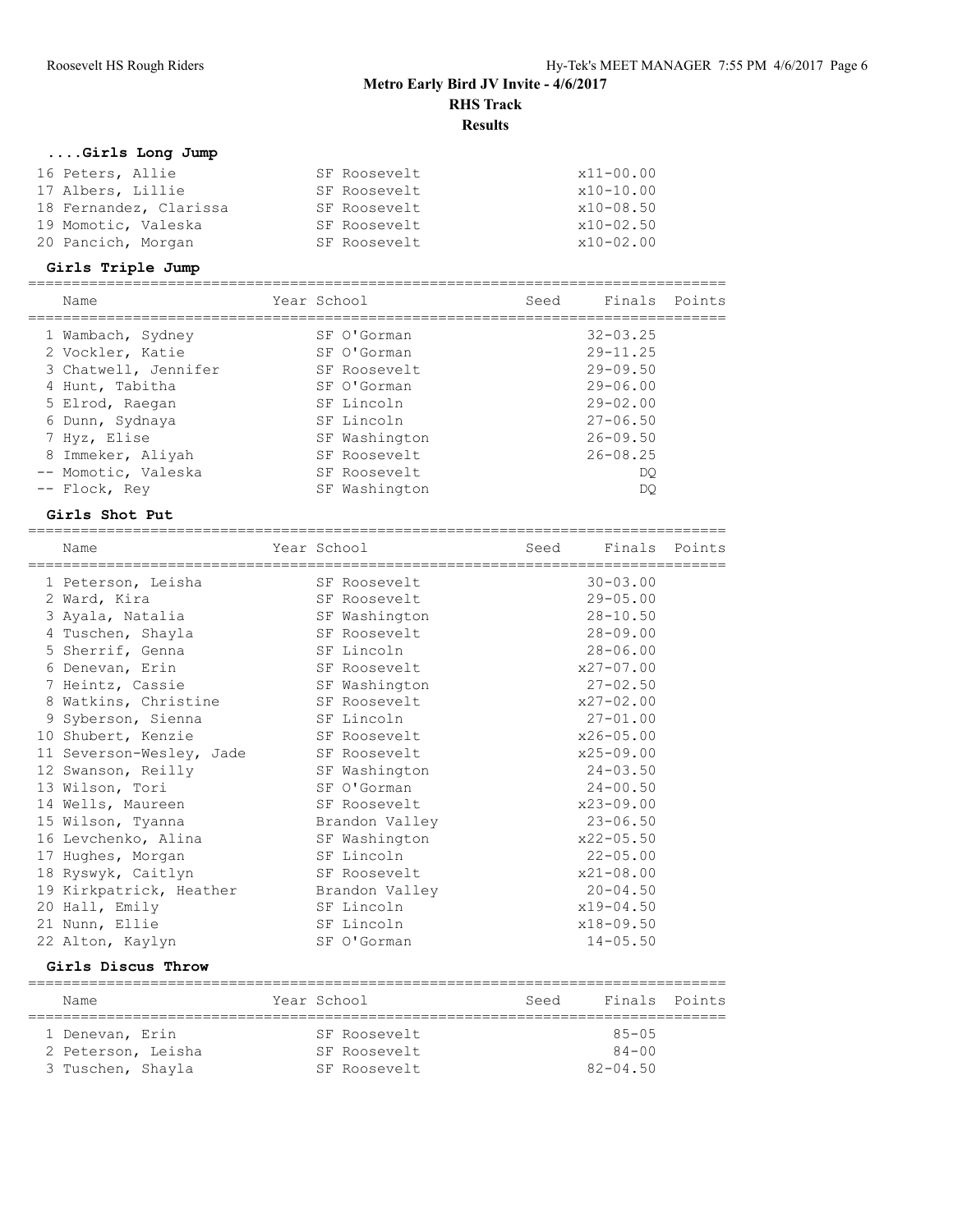## **....Girls Discus Throw**

| $x75 - 08$<br>5 Erickson, Cassidy<br>SF Roosevelt<br>$71 - 02$<br>6 Swanson, Reilly<br>SF Washington<br>$65 - 05.50$<br>SF Washington<br>7 Heintz, Cassie<br>$63 - 04$<br>Brandon Valley<br>8 Kirkpatrick, Heather<br>$61 - 04.50$<br>9 Hall, Emily<br>SF Lincoln<br>$61 - 00$<br>10 Hughes, Morgan<br>SF Lincoln<br>$59 - 02.50$<br>SF Lincoln<br>11 Sherrif, Genna<br>$x59 - 00$<br>SF Lincoln<br>12 Elrod, Raegan<br>$58 - 00$<br>Brandon Valley<br>13 Wilson, Tyanna<br>$x56 - 06.50$<br>14 Wells, Maureen<br>SF Roosevelt<br>$x55 - 03.50$<br>15 Ryswyk, Caitlyn<br>SF Roosevelt<br>$54 - 08.50$<br>16 Sayler, Jenna<br>SF Washington<br>x48-03.50<br>17 Michael, Esther<br>SF Washington<br>$45 - 05$<br>SF O'Gorman<br>18 Wilson, Tori<br>$37 - 09.50$<br>19 Alton, Kaylyn<br>SF O'Gorman<br>-- Howard, Madison<br>SF Roosevelt<br>DQ. | 4 Shubert, Kenzie | SF Roosevelt | $x82 - 04$ |
|-----------------------------------------------------------------------------------------------------------------------------------------------------------------------------------------------------------------------------------------------------------------------------------------------------------------------------------------------------------------------------------------------------------------------------------------------------------------------------------------------------------------------------------------------------------------------------------------------------------------------------------------------------------------------------------------------------------------------------------------------------------------------------------------------------------------------------------------------|-------------------|--------------|------------|
|                                                                                                                                                                                                                                                                                                                                                                                                                                                                                                                                                                                                                                                                                                                                                                                                                                               |                   |              |            |
|                                                                                                                                                                                                                                                                                                                                                                                                                                                                                                                                                                                                                                                                                                                                                                                                                                               |                   |              |            |
|                                                                                                                                                                                                                                                                                                                                                                                                                                                                                                                                                                                                                                                                                                                                                                                                                                               |                   |              |            |
|                                                                                                                                                                                                                                                                                                                                                                                                                                                                                                                                                                                                                                                                                                                                                                                                                                               |                   |              |            |
|                                                                                                                                                                                                                                                                                                                                                                                                                                                                                                                                                                                                                                                                                                                                                                                                                                               |                   |              |            |
|                                                                                                                                                                                                                                                                                                                                                                                                                                                                                                                                                                                                                                                                                                                                                                                                                                               |                   |              |            |
|                                                                                                                                                                                                                                                                                                                                                                                                                                                                                                                                                                                                                                                                                                                                                                                                                                               |                   |              |            |
|                                                                                                                                                                                                                                                                                                                                                                                                                                                                                                                                                                                                                                                                                                                                                                                                                                               |                   |              |            |
|                                                                                                                                                                                                                                                                                                                                                                                                                                                                                                                                                                                                                                                                                                                                                                                                                                               |                   |              |            |
|                                                                                                                                                                                                                                                                                                                                                                                                                                                                                                                                                                                                                                                                                                                                                                                                                                               |                   |              |            |
|                                                                                                                                                                                                                                                                                                                                                                                                                                                                                                                                                                                                                                                                                                                                                                                                                                               |                   |              |            |
|                                                                                                                                                                                                                                                                                                                                                                                                                                                                                                                                                                                                                                                                                                                                                                                                                                               |                   |              |            |
|                                                                                                                                                                                                                                                                                                                                                                                                                                                                                                                                                                                                                                                                                                                                                                                                                                               |                   |              |            |
|                                                                                                                                                                                                                                                                                                                                                                                                                                                                                                                                                                                                                                                                                                                                                                                                                                               |                   |              |            |
|                                                                                                                                                                                                                                                                                                                                                                                                                                                                                                                                                                                                                                                                                                                                                                                                                                               |                   |              |            |
|                                                                                                                                                                                                                                                                                                                                                                                                                                                                                                                                                                                                                                                                                                                                                                                                                                               |                   |              |            |
|                                                                                                                                                                                                                                                                                                                                                                                                                                                                                                                                                                                                                                                                                                                                                                                                                                               | -- Nunn, Ellie    | SF Lincoln   | DQ.        |

## **Boys 100 Meter Dash**

| Name                   | Year School    | Seed Finals Points |       |  |
|------------------------|----------------|--------------------|-------|--|
|                        |                |                    |       |  |
| 1 Thomas, Jamie        | SF Washington  |                    | 11.8  |  |
| 2 Hagler, Richard      | SF Roosevelt   |                    | 12.0  |  |
| 3 Klar, Miracle        | SF Roosevelt   |                    | 12.1  |  |
| 4 Clemens, Cole        | SF Lincoln     |                    | 12.1  |  |
| 5 Johns, Jake          | SF Lincoln     |                    | 12.1  |  |
| 6 Krouse, Drew         | SF O'Gorman    |                    | 12.3  |  |
| 7 Fischer, Jackson     | SF Lincoln     |                    | 12.3  |  |
| 8 Alex, Michael        | SF Lincoln     |                    | x12.3 |  |
| 8 VanDenTop, Wyatt     | SF Lincoln     |                    | x12.3 |  |
| 10 Weldon, Damarcus    | SF Lincoln     |                    | x12.4 |  |
| 11 Tran, Anthony       | SF Washington  |                    | 12.4  |  |
| 12 Schoenfelder, Lucas | SF Lincoln     |                    | x12.4 |  |
| 13 Stephens, Kai       | SF Lincoln     |                    | x12.5 |  |
| 14 Norton, Zach        | SF O'Gorman    |                    | 12.5  |  |
| 15 Hoier, Ethan        | SF Washington  |                    | 12.6  |  |
| 16 Baum, Wyatt         | Brandon Valley |                    | 12.6  |  |
| 17 Zayzay, Martin      | SF Lincoln     |                    | x12.6 |  |
| 18 Jones, Jordan       | Brandon Valley |                    | 12.7  |  |
| 19 Maalim, Aweys       | SF Washington  |                    | x12.8 |  |
| 20 Mattecheck, Joe     | SF O'Gorman    |                    | 12.8  |  |
| 21 Akol, Tong          | SF Roosevelt   |                    | 12.9  |  |
| 22 Bourne, Jadan       | SF Roosevelt   |                    | x12.9 |  |
| 23 Ruesch, Matt        | SF Washington  |                    | x12.9 |  |
| 24 Byrd, Jacob         | SF O'Gorman    |                    | x13.0 |  |
| 25 Berjord, Marcus     | SF Lincoln     |                    | x13.0 |  |
| 26 Nitezeho, Rubyutsa  | SF Washington  |                    | x13.1 |  |
| 27 Durland, Adam       | SF Washington  |                    | x13.2 |  |
| 28 Paulson, Malik      | SF Washington  |                    | x13.2 |  |
| 29 Ratzloff, Daniel    | SF O'Gorman    |                    | x13.2 |  |
| 30 Marchelo, Jambo     | SF Washington  |                    | x13.3 |  |
| 31 Anderson, Nick      | SF Roosevelt   |                    | x13.4 |  |
| 32 Nimely, George      | SF Lincoln     |                    | x13.4 |  |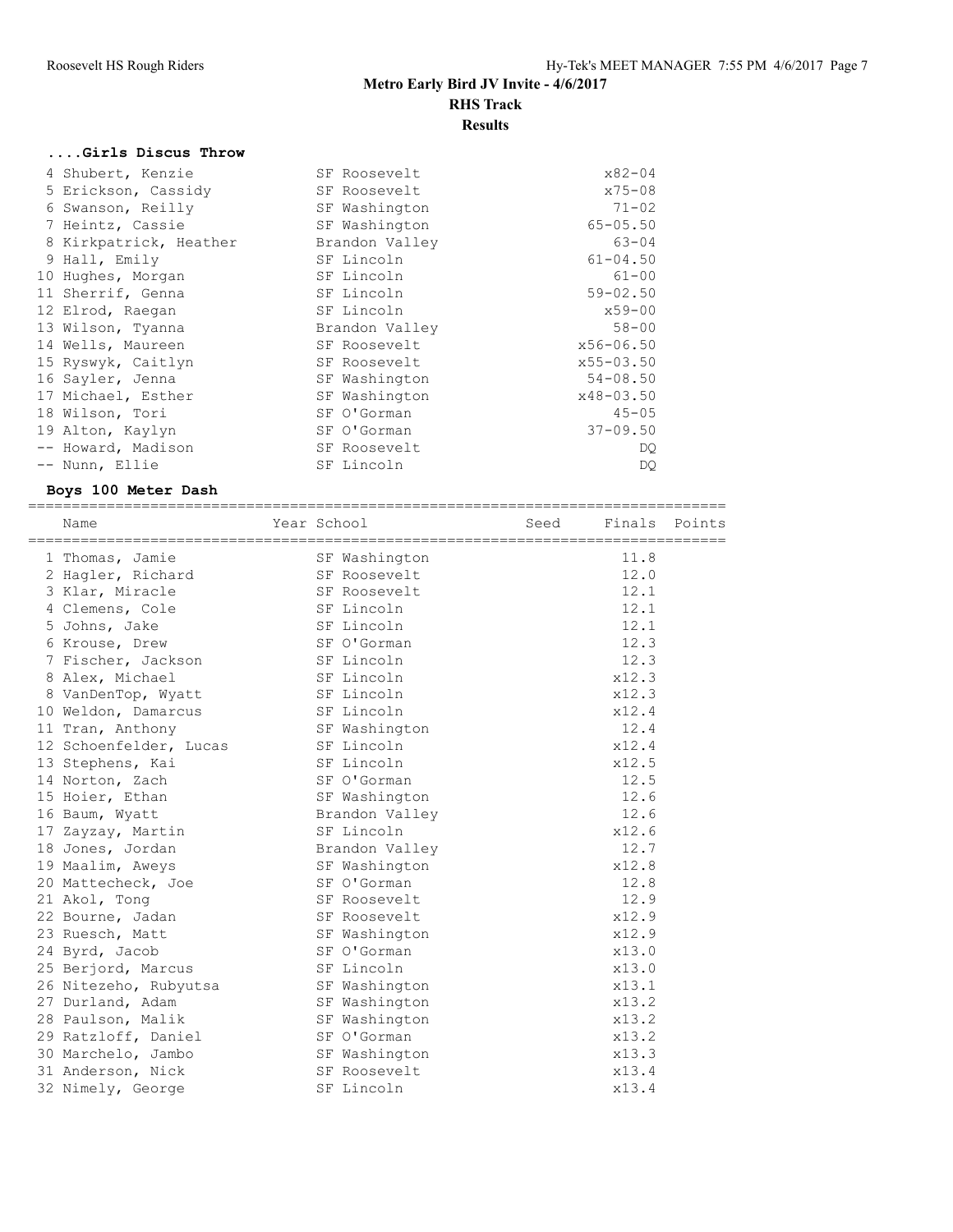## **....Boys 100 Meter Dash**

| 33 Peters, Ben        | SF Lincoln     | x13.5 |
|-----------------------|----------------|-------|
| 34 Hibbard, Parker    | SF Lincoln     | x13.5 |
| 35 McGee, Micah       | Brandon Valley | 13.6  |
| 36 Kruse, Joel        | SF Lincoln     | x13.6 |
| 37 Jirsa, Ethan       | SF Lincoln     | x13.6 |
| 38 Klein, Elijah      | Brandon Valley | x13.6 |
| 39 Kunkel, John       | SF O'Gorman    | x13.7 |
| 40 Cogley, Josh       | SF O'Gorman    | x13.7 |
| 41 Crow, Thomas       | Brandon Valley | x13.8 |
| 42 Nichols, Caden     | Brandon Valley | x13.8 |
| 43 Lo, Myles          | SF Washington  | x14.0 |
| 44 Treiber, Grant     | SF Lincoln     | x14.1 |
| 45 Bartels, Cole      | SF Roosevelt   | x14.2 |
| 46 McKenzie, Nehemiah | SF Lincoln     | x14.3 |
| 47 Moser, Samuel      | SF Washington  | x14.5 |
| 48 Groseth, Tate      | SF Roosevelt   | x14.7 |
| 49 Dunham, Matthew    | SF Lincoln     | x16.9 |
| 50 Hodge Jr, Rasheed  | Brandon Valley | x18.7 |

### **Boys 200 Meter Dash**

| Name                               | Year School    | Seed Finals Points |       |
|------------------------------------|----------------|--------------------|-------|
|                                    | SF Washington  |                    | 24.3  |
| 1 Thomas, Jamie<br>2 Becker, Jacob | SF Lincoln     |                    | 24.5  |
| 3 Fischer, Jackson                 | SF Lincoln     |                    | 24.8  |
| 4 Longar, Garang                   | SF O'Gorman    |                    | 25.1  |
| 5 Johns, Jake                      | SF Lincoln     |                    | 25.1  |
|                                    | SF Lincoln     |                    | x25.2 |
| 6 Jenkins, Owen                    |                |                    | x25.4 |
| 7 Hassan, Ayanleh                  | SF Lincoln     |                    |       |
| 8 Sarbacker, Isaac                 | SF Lincoln     |                    | x25.4 |
| 9 Redd, Malik                      | SF Lincoln     |                    | x25.4 |
| 10 Stengel, Jon                    | SF Roosevelt   |                    | 25.5  |
| 11 Mix, Ryan                       | SF Roosevelt   |                    | 25.8  |
| 11 Kinderman, Elijah               | SF O'Gorman    |                    | 25.8  |
| 13 Jones, Jordan                   | Brandon Valley |                    | 25.9  |
| 14 Baum, Wyatt                     | Brandon Valley |                    | 25.9  |
| 15 Weldon, Damarcus                | SF Lincoln     |                    | x26.1 |
| 16 Diedrich, Aiden                 | SF O'Gorman    |                    | 26.1  |
| 17 Kowalczyk, Alex                 | SF O'Gorman    |                    | x26.1 |
| 18 Zayzay, Martin                  | SF Lincoln     |                    | x26.3 |
| 19 Maalim, Aweys                   | SF Washington  |                    | 26.4  |
| 20 Krouse, Drew                    | SF O'Gorman    |                    | x26.4 |
| 21 Roggenbuck, Caleb               | SF Roosevelt   |                    | 26.4  |
| 22 Kappenman, Carson               | SF Washington  |                    | 26.5  |
| 23 Byrd, Jacob                     | SF O'Gorman    |                    | x26.6 |
| 24 Berjord, Marcus                 | SF Lincoln     |                    | x26.6 |
| 25 Higgins, Luke                   | Brandon Valley |                    | 26.6  |
| 26 Duran, Thomas                   | SF O'Gorman    |                    | x26.7 |
| 27 Stolle, Mason                   | SF Roosevelt   |                    | x26.9 |
| 28 Stephens, Kai                   | SF Lincoln     |                    | x27.1 |
| 29 Gatnoor, Wutnuer                | SF Lincoln     |                    | x27.1 |
| 30 Jaros, Jared                    | SF Lincoln     |                    | x27.3 |
| 31 Lien, Devyn                     | SF Washington  |                    | x27.3 |
| 32 Ratzloff, Daniel                | SF O'Gorman    |                    | x27.4 |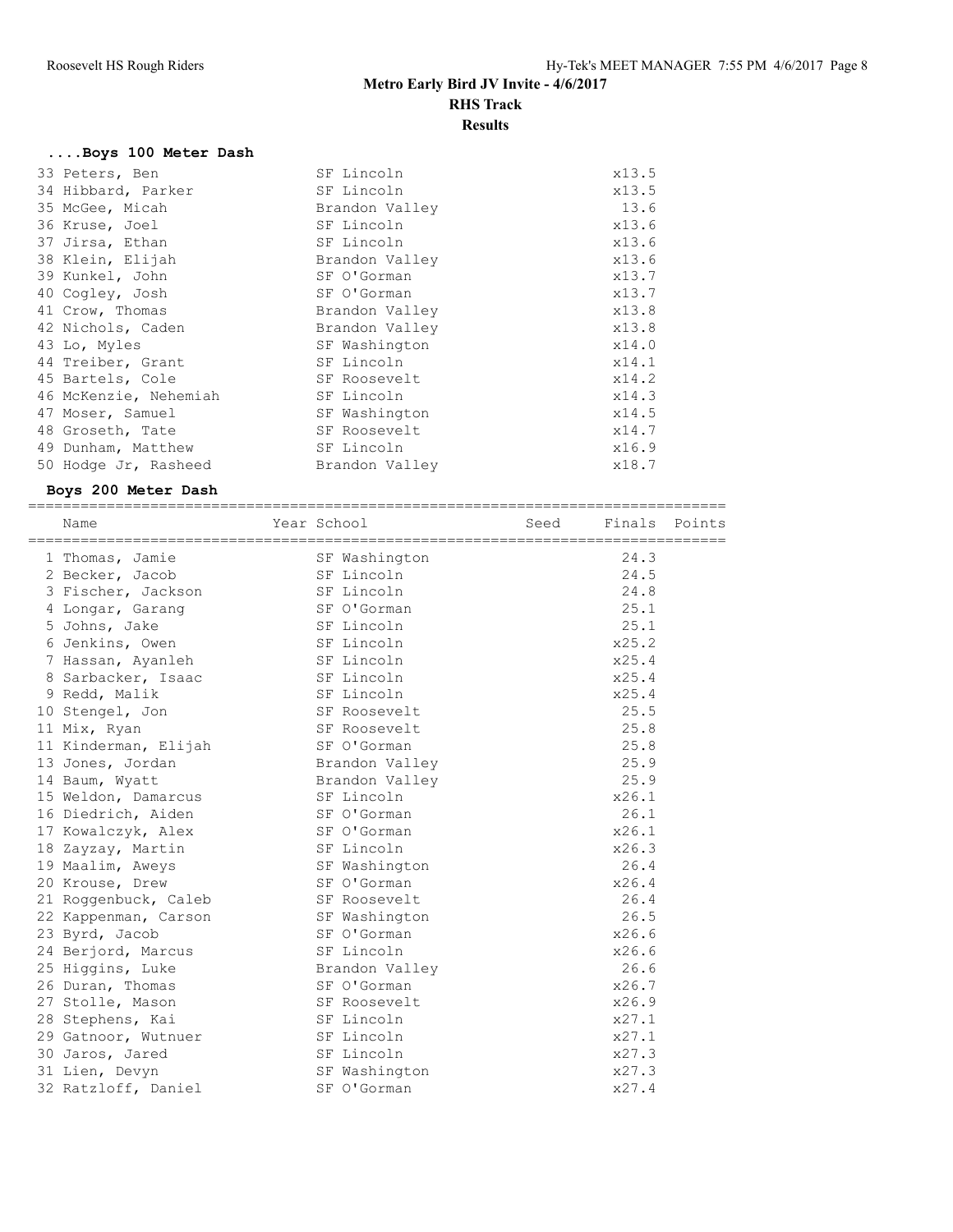## **....Boys 200 Meter Dash**

| 33 Mattecheck, Joe       | SF O'Gorman    | x27.6 |
|--------------------------|----------------|-------|
| 33 Link, Zach            | SF Roosevelt   | x27.6 |
| 35 Nitezeho, Rubyutsa    | SF Washington  | x27.6 |
| 36 Peters, Gabriel       | SF Lincoln     | x27.7 |
| 37 Abdlerahman, Ahmed    | SF Washington  | x27.8 |
| 38 McKenzie, Nehemiah    | SF Lincoln     | x27.8 |
| 39 Nshimirimana, Severin | SF Washington  | x27.8 |
| 40 House, Ethan          | Brandon Valley | x28.1 |
| 41 Peters, Ben           | SF Lincoln     | x28.2 |
| 42 Klein, Elijah         | Brandon Valley | x28.4 |
| 43 Sutton, Matthew       | SF Washington  | x28.4 |
| 44 Wuestewald, Jacob     | SF O'Gorman    | x28.6 |
| 45 Thomas, Trey          | SF Lincoln     | x28.7 |
| 46 Nichols, Caden        | Brandon Valley | x28.9 |
| 47 Kruse, Joel           | SF Lincoln     | x28.9 |
| 48 Crow, Thomas          | Brandon Valley | x29.1 |
| 49 Cogley, Josh          | SF O'Gorman    | x29.3 |
| 50 Brown, Noah           | SF Lincoln     | x29.6 |
| 51 Bartels, Cole         | SF Roosevelt   | x29.6 |
| 52 Groseth, Tate         | SF Roosevelt   | x29.9 |
| 53 Moser, Samuel         | SF Washington  | x30.8 |
| 54 Lo, Myles             | SF Washington  | x31.1 |
| 55 Vilayphone, Randy     | SF Washington  | x34.0 |

## **Boys 400 Meter Dash**

| Name                                   | Year School    | Seed | Finals Points |  |
|----------------------------------------|----------------|------|---------------|--|
| 1 Longar, Garang                       | SF O'Gorman    |      | 54.4          |  |
| 2 Hardie, Cole                         | SF O'Gorman    |      | 55.7          |  |
| 3 Kinderman, Elijah                    | SF O'Gorman    |      | 56.2          |  |
| 4 Fischer, Jackson                     | SF Lincoln     |      | 56.5          |  |
| 5 Huitt, Bryce                         | SF Washington  |      | 57.2          |  |
| 6 Ramazani, Kevin                      | SF Roosevelt   |      | 57.4          |  |
| 7 Stengel, Jon                         | SF Roosevelt   |      | 57.8          |  |
| 8 Higgins, Luke                        | Brandon Valley |      | 57.9          |  |
| 9 Mix, Ryan                            | SF Roosevelt   |      | 58.1          |  |
| 10 Maalim, Aweys                       | SF Washington  |      | 58.7          |  |
| 11 Versluys, Dylan                     | SF Washington  |      | 58.7          |  |
| 12 Mattecheck, Joe                     | SF O'Gorman    |      | x58.9         |  |
| 13 Jones, Gunnar                       | SF O'Gorman    |      | x59.6         |  |
| 14 Stolle, Mason                       | SF Roosevelt   |      | x59.8         |  |
| 15 Hackman, Tyler                      | SF O'Gorman    |      | x59.8         |  |
| 16 Ripperda, TJ                        | SF O'Gorman    |      | x59.9         |  |
| 17 Ruesch, Matt                        | SF Washington  |      | x1:00.0       |  |
| 18 Karpen, Mason                       | SF Roosevelt   |      | x1:01.0       |  |
| 19 Nshimirimana, Severin SF Washington |                |      | x1:01.1       |  |
| 20 McKenzie, Nehemiah                  | SF Lincoln     |      | 1:01.2        |  |
| 21 House, Ethan                        | Brandon Valley |      | 1:01.2        |  |
| 22 Bonham, Payton                      | SF Roosevelt   |      | x1:01.3       |  |
| 23 Sutton, Matthew                     | SF Washington  |      | x1:01.7       |  |
| 24 Sullivan, Riley                     | SF Lincoln     |      | 1:01.7        |  |
| 25 Ouallo, Opi                         | SF Lincoln     |      | x1:01.8       |  |
| 26 LeMier, Gavin                       | SF Lincoln     |      | x1:02.5       |  |
| 27 Wuestewald, Jacob                   | SF O'Gorman    |      | x1:02.7       |  |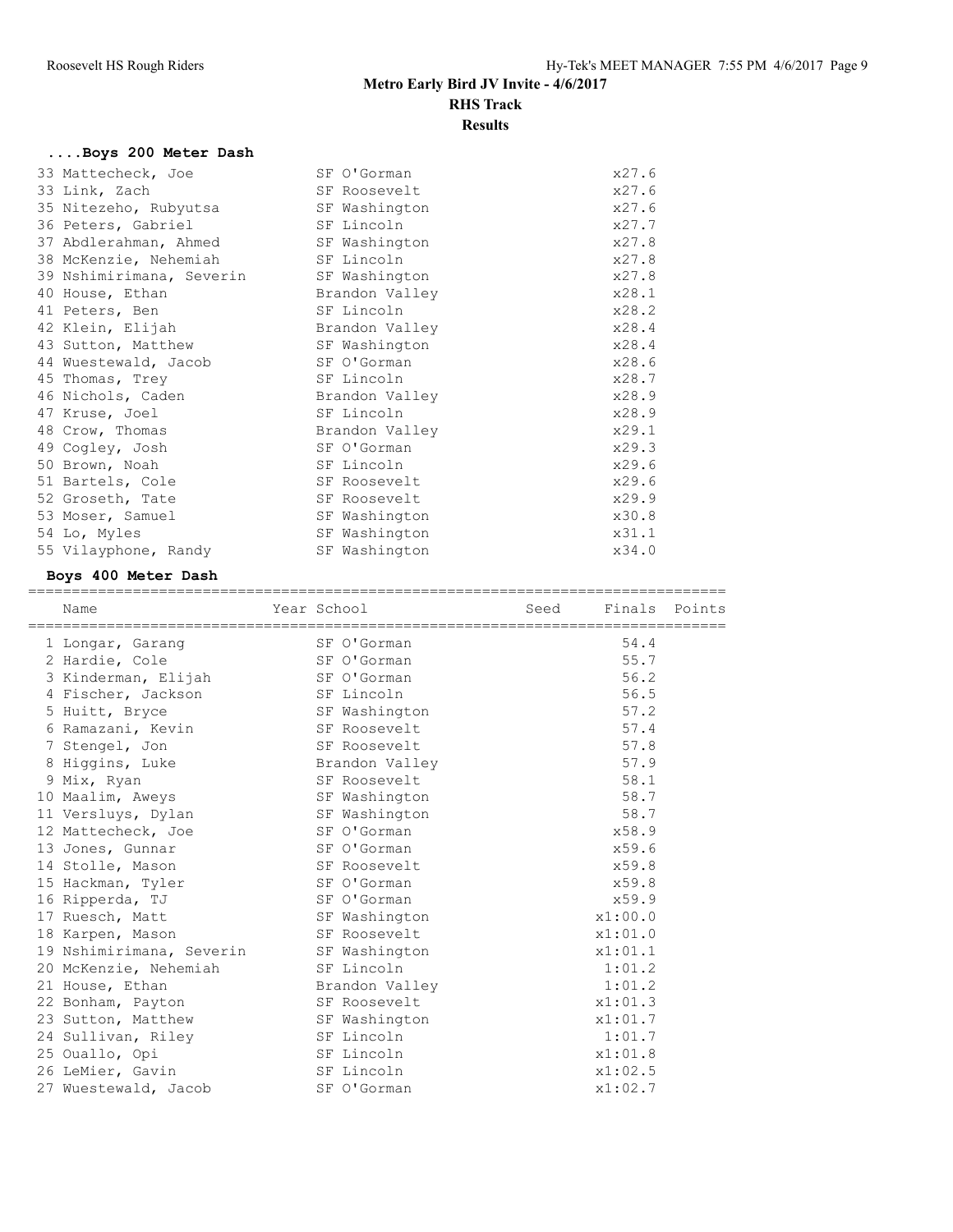## **....Boys 400 Meter Dash**

| 28 Dial, Caleb        | SF Lincoln     | x1:03.1 |
|-----------------------|----------------|---------|
| 29 Bollin, Matthew    | SF Lincoln     | x1:03.2 |
| 30 Abdlerahman, Ahmed | SF Washington  | x1:03.7 |
| 31 Gbaryee, Austin    | SF Washington  | x1:04.0 |
| 32 Anderson, Nick     | SF Roosevelt   | x1:04.1 |
| 33 Dixon, Noah        | SF Roosevelt   | x1:05.6 |
| 34 Cogley, Josh       | SF O'Gorman    | x1:06.7 |
| 35 Hodge Jr, Rasheed  | Brandon Valley | 1:07.9  |
| 36 Paul, Patrick      | SF Washington  | x1:08.5 |
| 37 Weber, Jesse       | SF Roosevelt   | x1:09.3 |
| 38 Mohr, Logan        | SF Lincoln     | x1:12.4 |
|                       |                |         |

### **Boys 800 Meter Run**

|  | Name                       | Year School    | Seed | Finals Points |  |
|--|----------------------------|----------------|------|---------------|--|
|  | 1 Baneta, Abdisa           | SF Washington  |      | 2:17.7        |  |
|  | 2 Meyer, Jackson           | SF O'Gorman    |      | 2:18.1        |  |
|  | 3 Brave, Brian             | SF Roosevelt   |      | 2:19.1        |  |
|  | 4 Clavel, Caden            | SF Lincoln     |      | 2:19.6        |  |
|  | 5 Hilger, Dylan            | SF O'Gorman    |      | 2:21.3        |  |
|  | 6 Hove, Alex               | SF O'Gorman    |      | 2:22.2        |  |
|  | 7 Whempner, Jacob          | SF Roosevelt   |      | 2:23.2        |  |
|  | 8 Ferri, Colin             | SF Roosevelt   |      | 2:25.3        |  |
|  | 9 Reeser, Brysen           | SF Roosevelt   |      | x2:25.9       |  |
|  | 10 Wegehaupt, Max          | SF Washington  |      | 2:27.2        |  |
|  | 11 Waddell, Connor         | SF Roosevelt   |      | x2:29.1       |  |
|  | 12 Stanton, Zach           | SF Roosevelt   |      | x2:29.5       |  |
|  | 13 Lambertz, Lane          | Brandon Valley |      | 2:30.2        |  |
|  | 14 Ndayishimiye, Pacifique | SF Washington  |      | 2:32.4        |  |
|  | 15 Ellwein, Jack           | SF Washington  |      | x2:35.5       |  |
|  | 16 Woolridge, Jacob        | SF Roosevelt   |      | x2:36.2       |  |
|  | 17 Gienapp, Quinn          | Brandon Valley |      | 2:37.0        |  |
|  | 18 Staples, Aaron          | SF Roosevelt   |      | x2:37.3       |  |
|  | 19 Kruse, Kyle             | SF Washington  |      | x2:38.8       |  |
|  | 20 Benson, Issac           | SF Lincoln     |      | 2:40.3        |  |
|  | 21 Elkin, Colter           | Brandon Valley |      | 2:43.8        |  |
|  | 22 Mix, Ryan               | SF Roosevelt   |      | x3:01.1       |  |
|  | 23 Berzati, Jamal          | Brandon Valley |      | x3:02.6       |  |
|  |                            |                |      |               |  |

## **Boys 1600 Meter Run**

|  | Name              | Year School    | Seed | Finals Points |  |
|--|-------------------|----------------|------|---------------|--|
|  | 1 Bita, Merci     | SF Washington  |      | 5:02.8        |  |
|  | 2 Schroeder, Ryan | SF Lincoln     |      | 5:03.4        |  |
|  | 3 Peters, Ryan    | SF Roosevelt   |      | 5:08.2        |  |
|  | 4 Brave, Brian    | SF Roosevelt   |      | 5:11.0        |  |
|  | 5 Clavel, Caden   | SF Lincoln     |      | 5:11.4        |  |
|  | 6 Schott, Isaih   | SF Lincoln     |      | 5:18.3        |  |
|  | 7 Capaldo, Caiden | SF Lincoln     |      | x5:21.8       |  |
|  | 8 Staples, Aaron  | SF Roosevelt   |      | 5:27.1        |  |
|  | 9 Ellwein, Jack   | SF Washington  |      | 5:44.1        |  |
|  | 10 Laabs, Zach    | Brandon Valley |      | 5:45.0        |  |
|  | 11 Kruse, Kyle    | SF Washington  |      | 5:46.3        |  |
|  |                   |                |      |               |  |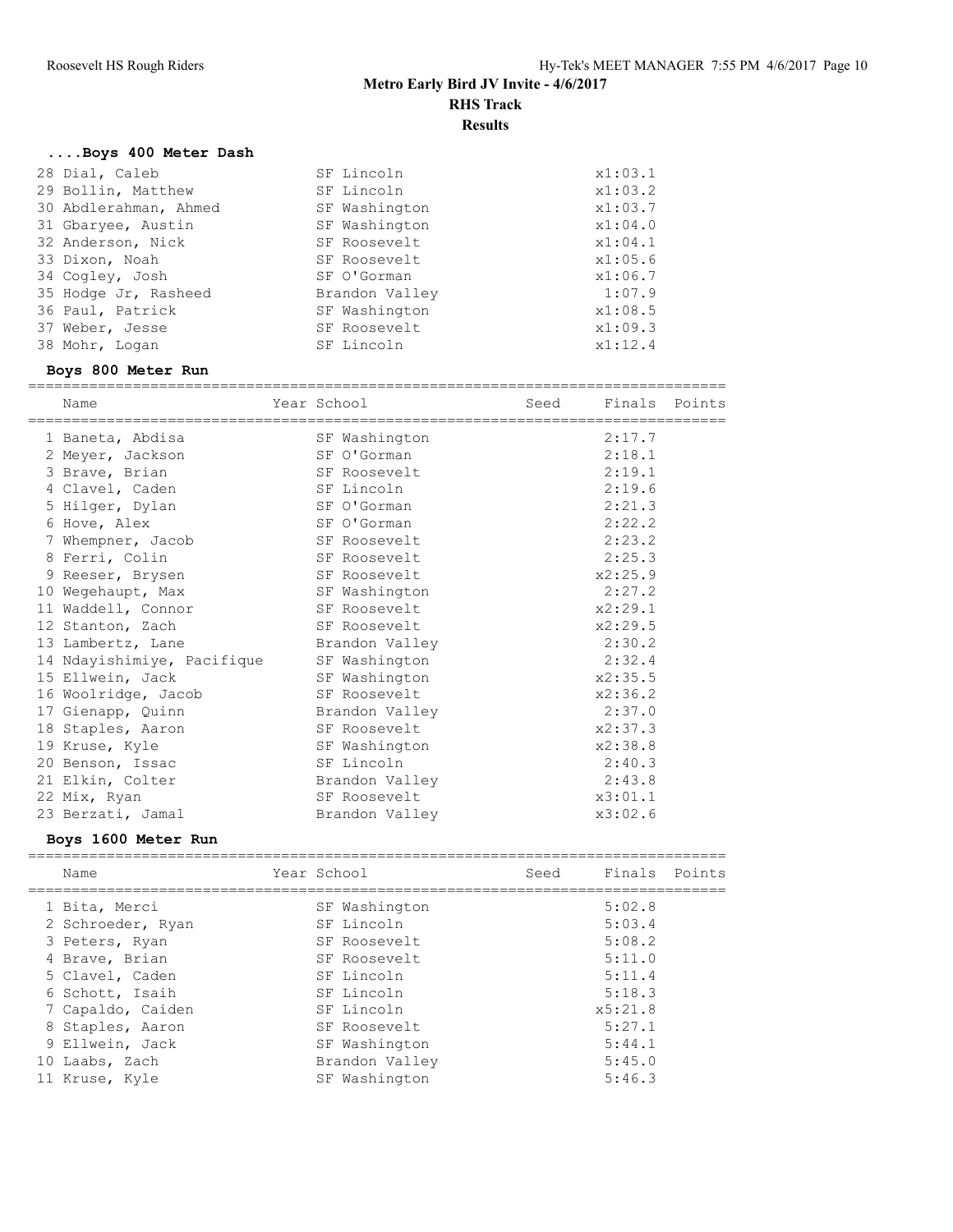## **....Boys 1600 Meter Run**

### 12 Mix, Ryan SF Roosevelt x5:57.4

**Boys 110 Meter Hurdles**

| Name                 | Year School |               | Seed | Finals Points |  |
|----------------------|-------------|---------------|------|---------------|--|
| 1 Hertz, Alex        |             | SF O'Gorman   |      | 17.3          |  |
| 2 Stein, Austin      |             | SF O'Gorman   |      | 17.4          |  |
| 3 Treadway, Braedon  |             | SF Lincoln    |      | 17.6          |  |
| 4 Folsland, JD       |             | SF Lincoln    |      | 18.6          |  |
| 5 Kandolo, Junior    |             | SF Washington |      | 18.7          |  |
| 6 VanDenTop, Wyatt   |             | SF Lincoln    |      | 19.2          |  |
| 7 Simon, Thomas      |             | SF O'Gorman   |      | 19.6          |  |
| 8 Gerdes, Drake      |             | SF Lincoln    |      | x19.9         |  |
| 9 Landsem, Dylan     |             | SF Roosevelt  |      | 20.0          |  |
| 10 Carda, Will       |             | SF Washington |      | 20.1          |  |
| 11 Stephens, Kai     |             | SF Lincoln    |      | x20.6         |  |
| 12 Ladu, Mark        |             | SF Washington |      | 20.7          |  |
| 13 Jenkins, Owen     |             | SF Lincoln    |      | x20.8         |  |
| 14 Hochstien, Calvin |             | SF Lincoln    |      | x21.2         |  |
| 15 Mikuska, Cade     |             | SF O'Gorman   |      | x21.3         |  |
| 16 Hulstein, Cole    |             | SF Washington |      | x22.0         |  |
| 17 Holwell, Ethan    |             | SF Roosevelt  |      | 22.0          |  |
| 18 Thomas, Trey      |             | SF Lincoln    |      | x22.3         |  |
| 19 Arop, Kuol        |             | SF Roosevelt  |      | 22.5          |  |
| 20 Wuebben, Jonah    |             | SF O'Gorman   |      | x23.2         |  |
| 21 Williams, Asher   |             | SF Washington |      | x25.4         |  |

#### **Boys 300 Meter Hurdles**

| Name                |  | Seed                                                                                                                                                                                                                                                                                                           | Finals | Points  |
|---------------------|--|----------------------------------------------------------------------------------------------------------------------------------------------------------------------------------------------------------------------------------------------------------------------------------------------------------------|--------|---------|
| 1 Hertz, Alex       |  |                                                                                                                                                                                                                                                                                                                | 45.7   |         |
| 2 Merkely, Hunter   |  |                                                                                                                                                                                                                                                                                                                | 46.0   |         |
| 3 Simon, Thomas     |  |                                                                                                                                                                                                                                                                                                                | 46.9   |         |
| 4 Kandolo, Junior   |  |                                                                                                                                                                                                                                                                                                                | 47.3   |         |
| 5 Treadway, Braedon |  |                                                                                                                                                                                                                                                                                                                | 47.8   |         |
| 6 Gerdes, Drake     |  |                                                                                                                                                                                                                                                                                                                | 48.2   |         |
| 7 Landsem, Dylan    |  |                                                                                                                                                                                                                                                                                                                | 48.3   |         |
| 8 Jenkins, Owen     |  |                                                                                                                                                                                                                                                                                                                | x48.4  |         |
| 9 Hochstien, Calvin |  |                                                                                                                                                                                                                                                                                                                | x49.2  |         |
| 10 Ladu, Mark       |  |                                                                                                                                                                                                                                                                                                                | 49.7   |         |
| 11 Carda, Will      |  |                                                                                                                                                                                                                                                                                                                | 50.0   |         |
| 12 Mikuska, Cade    |  |                                                                                                                                                                                                                                                                                                                | 51.8   |         |
| 13 Stephens, Kai    |  |                                                                                                                                                                                                                                                                                                                | x52.0  |         |
| 14 Holwell, Ethan   |  |                                                                                                                                                                                                                                                                                                                | 53.2   |         |
| 15 Hulstein, Cole   |  |                                                                                                                                                                                                                                                                                                                | x53.8  |         |
| 16 Thomas, Trey     |  |                                                                                                                                                                                                                                                                                                                | x54.6  |         |
| 17 Wuebben, Jonah   |  |                                                                                                                                                                                                                                                                                                                | x55.2  |         |
| 18 Arop, Kuol       |  |                                                                                                                                                                                                                                                                                                                | 55.4   |         |
| 19 Williams, Asher  |  |                                                                                                                                                                                                                                                                                                                |        |         |
|                     |  | Year School<br>SF O'Gorman<br>SF Lincoln<br>SF O'Gorman<br>SF Washington<br>SF Lincoln<br>SF Lincoln<br>SF Roosevelt<br>SF Lincoln<br>SF Lincoln<br>SF Washington<br>SF Washington<br>SF O'Gorman<br>SF Lincoln<br>SF Roosevelt<br>SF Washington<br>SF Lincoln<br>SF O'Gorman<br>SF Roosevelt<br>SF Washington |        | x1:01.2 |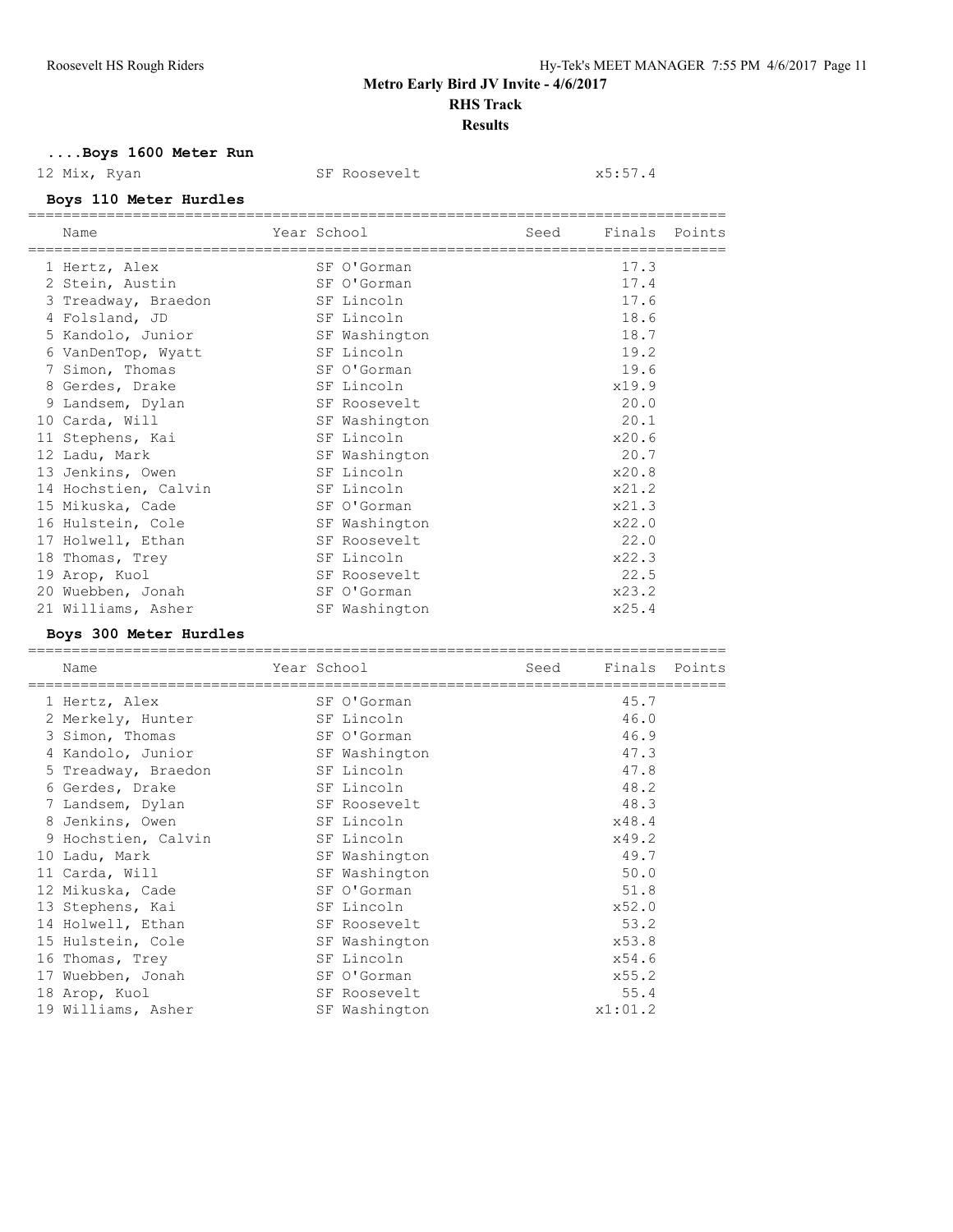#### **Results**

### **Boys 4x100 Meter Relay**

| School                                       | Seed | Finals  | Points |
|----------------------------------------------|------|---------|--------|
| 1 SF Roosevelt 'A'                           |      | 47.4    |        |
| 2 SF Lincoln 'A'                             |      | 47.7    |        |
| 3 SF O'Gorman 'A'                            |      | 48.9    |        |
| 4 SF Washington<br>$^{\prime}$ A $^{\prime}$ |      | 50.4    |        |
| "B"<br>5 SF Washington                       |      | x52.8   |        |
| Boys 4x200 Meter Relay                       |      |         |        |
| School                                       | Seed | Finals  | Points |
| 1 SF Lincoln 'A'                             |      | 1:39.4  |        |
| 2 SF Roosevelt 'A'                           |      | 1:40.3  |        |
| 3 SF Lincoln 'B'                             |      | x1:40.9 |        |
| 4 SF O'Gorman 'A'                            |      | 1:41.2  |        |
| 5 SF Washington<br>$^{\prime}$ A $^{\prime}$ |      | 1:44.4  |        |
| Boys 4x400 Meter Relay                       |      |         |        |
| School                                       | Seed | Finals  | Points |
|                                              |      |         |        |

| 1 SF O'Gorman 'A'  | 3:45.4  |
|--------------------|---------|
| 2 SF Lincoln 'A'   | 3:55.8  |
| 3 SF O'Gorman 'B'  | x3:57.6 |
| 4 SF Roosevelt 'A' | 3:58.1  |
| 5 SF Lincoln 'B'   | x4:01.0 |
| 6 SF Lincoln 'C'   | x4:10.9 |
| 7 SF Lincoln 'D'   | x4:12.8 |
| 8 SF Roosevelt 'B' | x4:19.2 |
| 9 SF Roosevelt 'C' | x4:28.4 |

### **Boys 4x800 Meter Relay**

| School                                   | Seed | Finals Points    |  |
|------------------------------------------|------|------------------|--|
| 1 SF O'Gorman 'A'<br>2 SF Roosevelt. 'A' |      | 9:14.2<br>9:32.4 |  |
| 3 SF O'Gorman 'B'                        |      | x9:33.7          |  |
| 4 SF Roosevelt. 'B'                      |      | x9:34.4          |  |

### **Boys 1600 Sprint Medley**

| School            |  |  | Seed |        | Finals Points |
|-------------------|--|--|------|--------|---------------|
| 1 SF Lincoln 'A'  |  |  |      | 4:10.0 |               |
| 2 SF O'Gorman 'A' |  |  |      | 4:19.6 |               |

### **Boys High Jump**

| Name         |                 | Year School |              | Seed | Finals Points  |  |
|--------------|-----------------|-------------|--------------|------|----------------|--|
|              |                 |             |              |      |                |  |
| 1 Wuor, Noah |                 |             | SF Roosevelt |      | $5 - 0.5$ , 00 |  |
| 2 Akol, Tong |                 |             | SF Roosevelt |      | $5 - 0.3$ , 00 |  |
|              | 3 Klar, Miracle |             | SF Roosevelt |      | $5 - 01.00$    |  |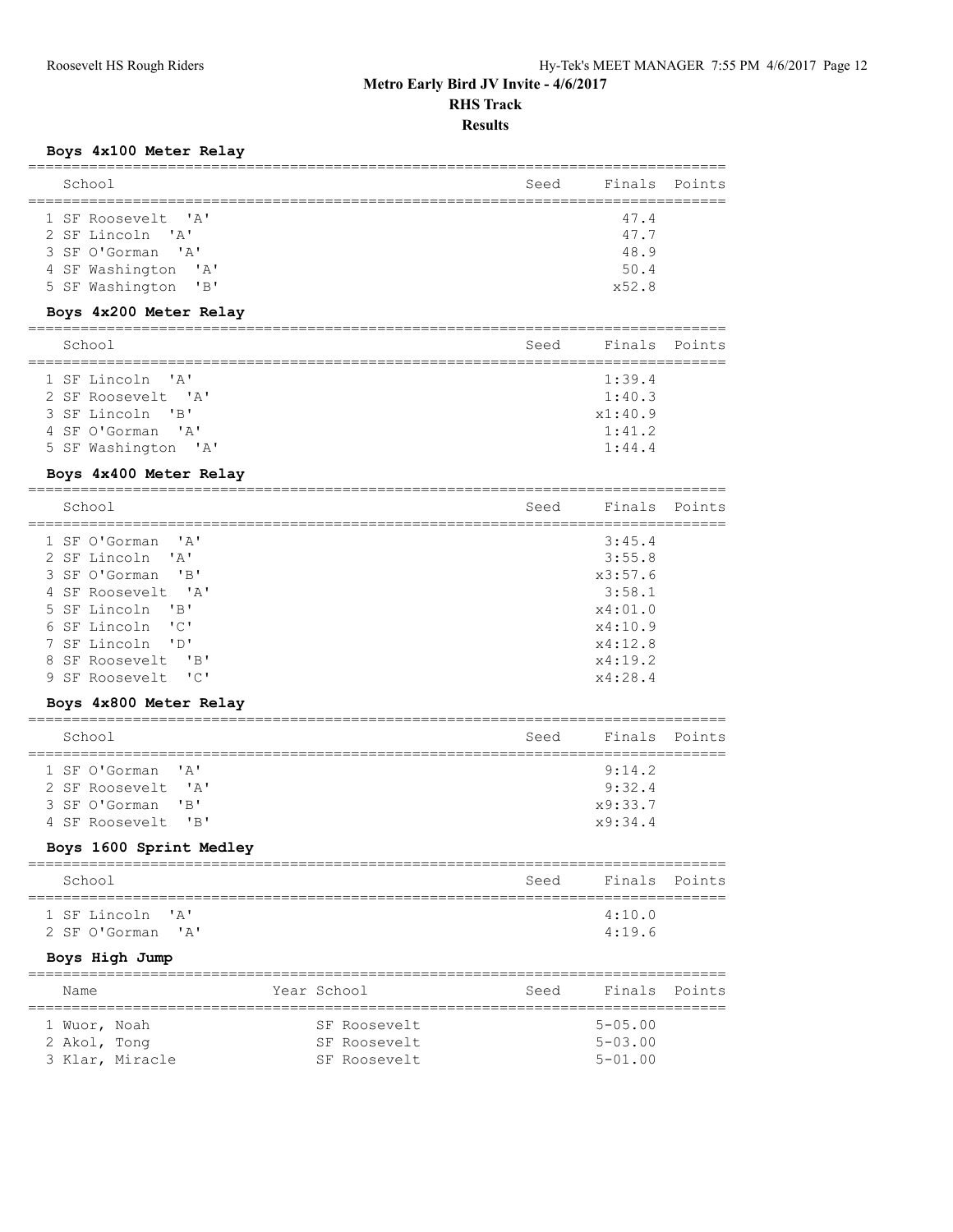## **....Boys High Jump**

| 3 Byrd, Jacob       | SF O'Gorman   | $5 - 01.00$  |
|---------------------|---------------|--------------|
| 3 Wuestewald, Jacob | SF O'Gorman   | $5 - 01.00$  |
| 6 Kayee, Leo        | SF Lincoln    | $4 - 11.00$  |
| 6 Jahn, Tyson       | SF Roosevelt  | $x4 - 11.00$ |
| 6 Mikuska, Cade     | SF O'Gorman   | $4 - 11.00$  |
| -- Williams, Asher  | SF Washington | DO.          |
| -- Hrdlicka, Josef  | SF Lincoln    | DO.          |
| -- Jirsa, Ethan     | SF Lincoln    | DO           |

### **Boys Pole Vault**

| Name<br>issessessessessessessess | Year School    | Seed | Finals Points |  |
|----------------------------------|----------------|------|---------------|--|
| 1 Clausen, Tycho                 | SF O'Gorman    |      | $11 - 00.00$  |  |
| 2 Skow, Austin                   | Brandon Valley |      | $10 - 06.00$  |  |
| 3 Erickson, Austin               | Brandon Valley |      | $9 - 06.00$   |  |
| 4 Kramer, Brandon                | SF Lincoln     |      | $9 - 00.00$   |  |
| 4 Hirsch, Adam                   | SF Roosevelt   |      | $9 - 00.00$   |  |
| 6 Hrdlicka, Josef                | SF Lincoln     |      | $8 - 06.00$   |  |
| 7 Link, Zach                     | SF Roosevelt   |      | $8 - 00.00$   |  |
| 8 Treadway, Braedon              | SF Lincoln     |      | $7 - 06.00$   |  |
| 8 Dorris, Mason                  | SF Roosevelt   |      | $x7 - 06.00$  |  |
| 8 Clark, Bryce                   | SF Roosevelt   |      | $7 - 06.00$   |  |
| 8 Huettmann-Larson, Rayne        | Brandon Valley |      | $7 - 06.00$   |  |
| 12 Beavers, Beau                 | SF Lincoln     |      | $x7 - 00.00$  |  |
| 12 Holm, Noah                    | Brandon Valley |      | $x7 - 00.00$  |  |
| 12 Meyerink, Jayden              | SF Lincoln     |      | $x7 - 00.00$  |  |
| 12 Kadoun, Eli                   | SF Roosevelt   |      | $x7 - 00.00$  |  |
| 16 Hibbard, Parker               | SF Lincoln     |      | $x6 - 06.00$  |  |
| 17 Arnt, Joseph                  | SF Lincoln     |      | $x6 - 00.00$  |  |
| 17 Stephens, Kai                 | SF Lincoln     |      | $x6 - 00.00$  |  |
| -- Haber, Prescott               | SF Roosevelt   |      | DO            |  |

### **Boys Long Jump**

| Name<br>======================= | Year School    | Seed | Finals Points |  |
|---------------------------------|----------------|------|---------------|--|
| 1 Merkely, Hunter               | SF Lincoln     |      | $19 - 08.50$  |  |
| 2 Jahn, Tyson                   | SF Roosevelt   |      | $19 - 01.50$  |  |
| 3 Popkes, Nate                  | SF Lincoln     |      | $18 - 06.75$  |  |
| 4 Clemens, Cole                 | SF Lincoln     |      | $18 - 05.25$  |  |
| 5 Kayee, Leo                    | SF Lincoln     |      | x18-01.25     |  |
| 6 Kunkel, John                  | SF O'Gorman    |      | $17 - 11.75$  |  |
| 7 Hrdlicka, Josef               | SF Lincoln     |      | $x17 - 10.00$ |  |
| 8 Alex, Michael                 | SF Lincoln     |      | $x17-09.00$   |  |
| 8 Nichols, Caden                | Brandon Valley |      | $17 - 09.00$  |  |
| 8 Jones, Logan                  | SF O'Gorman    |      | $17 - 09.00$  |  |
| 11 Byrd, Jacob                  | SF O'Gorman    |      | $17 - 01.75$  |  |
| 12 Schwebach, George            | SF O'Gorman    |      | $x17 - 01.50$ |  |
| 13 Jones, Gunnar                | SF O'Gorman    |      | $x17 - 00.50$ |  |
| 14 Kappenman, Carson            | SF Washington  |      | $16 - 06.00$  |  |
| 15 Wilcox, Garyn                | SF O'Gorman    |      | $x16 - 04.00$ |  |
| 16 McGee, Micah                 | Brandon Valley |      | $16 - 00.00$  |  |
| 17 Keyser, Banjamin             | SF Lincoln     |      | $x15 - 07.75$ |  |
| 18 Berjord, Marcus              | SF Lincoln     |      | $x15 - 06.25$ |  |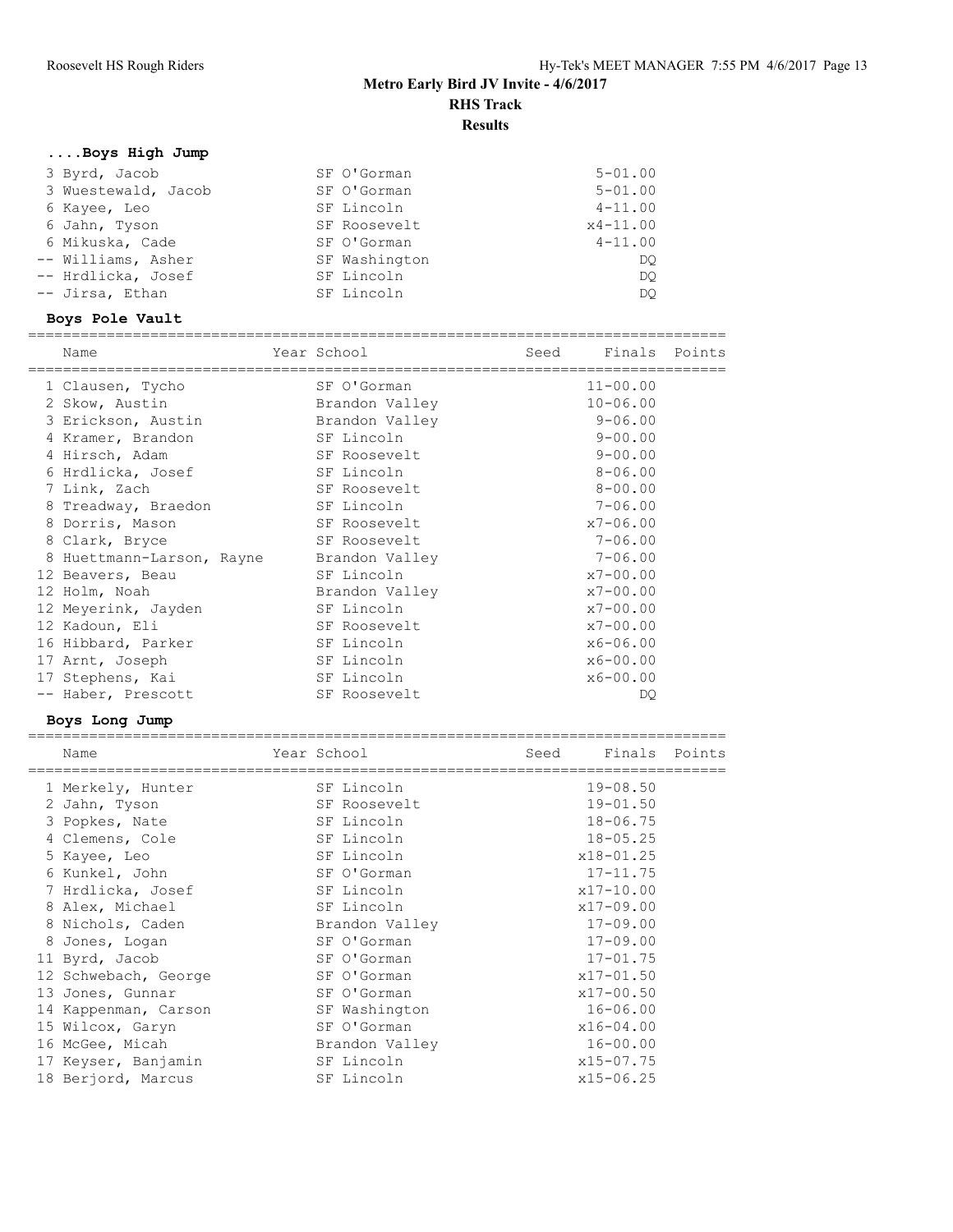## **....Boys Long Jump**

| 19 Dougherty, Robert | SF Washington | $15 - 03.25$  |
|----------------------|---------------|---------------|
| 20 Weldon, Damarcus  | SF Lincoln    | $x15 - 03.00$ |
| 21 Gatnoor, Wutnuer  | SF Lincoln    | $x15 - 02.75$ |
| 22 Mattecheck, Joe   | SF O'Gorman   | $x15 - 02.25$ |
| 22 Stephens, Kai     | SF Lincoln    | $x15 - 02.25$ |
| 24 Diedrich, Aiden   | SF O'Gorman   | $x14 - 06.50$ |
| 25 Olson, Cole       | SF Washington | $14 - 00.00$  |
| 26 Vaughn, Jhett     | SF Roosevelt  | $13 - 03.25$  |
|                      |               |               |

### **Boys Triple Jump**

| Name                | Year School    | Seed | Finals        | Points |
|---------------------|----------------|------|---------------|--------|
|                     | SF Lincoln     |      | $40 - 01.50$  |        |
| 1 Kayee, Leo        |                |      |               |        |
| 2 Diedrich, Aiden   | SF O'Gorman    |      | $38 - 11.00$  |        |
| 3 Dougherty, Robert | SF Washington  |      | $36 - 04.00$  |        |
| 4 Alex, Michael     | SF Lincoln     |      | $35 - 08.25$  |        |
| 5 Kappenman, Carson | SF Washington  |      | $33 - 11.00$  |        |
| 6 Wilcox, Garyn     | SF O'Gorman    |      | $33 - 04.25$  |        |
| 7 Kunkel, John      | SF O'Gorman    |      | $33 - 03.00$  |        |
| 8 Jones, Gunnar     | SF O'Gorman    |      | $x32 - 07.25$ |        |
| 9 Schwebach, George | SF O'Gorman    |      | $x31 - 10.00$ |        |
| -- McGee, Micah     | Brandon Valley |      | DC            |        |

#### **Boys Shot Put**

| Name                     | Year School    | Seed Finals Points |  |
|--------------------------|----------------|--------------------|--|
| 1 Beck, Brady            | SF O'Gorman    | $41 - 10.50$       |  |
| 2 Milone, John           | SF O'Gorman    | $41 - 07.00$       |  |
| 3 Nieuwsma, Peyton       | SF Washington  | $39 - 05.50$       |  |
| 4 Brown, Noah            | SF Lincoln     | $38 - 07.00$       |  |
| 5 Hiatt, Tyler           | SF Lincoln     | $37 - 07.00$       |  |
| 6 Schafer, Drake         | SF O'Gorman    | $37 - 03.00$       |  |
| 7 Bourne, Jadan          | SF Roosevelt   | $36 - 08.00$       |  |
| 8 Burnison, Sam          | SF O'Gorman    | $x36 - 02.00$      |  |
| 9 Amato, Mason           | SF Roosevelt   | $35 - 01.50$       |  |
| 10 Schnetter, Jack       | SF O'Gorman    | $x34 - 11.50$      |  |
| 11 Durland, Adam         | SF Washington  | $34 - 05.00$       |  |
| 12 Berthelsen, Lucas     | SF O'Gorman    | $x34 - 01.00$      |  |
| 13 Nimely, George        | SF Lincoln     | $33 - 11.00$       |  |
| 14 Doeden, Jacob         | SF O'Gorman    | x33-07.00          |  |
| 15 Lembcke, Sam          | Brandon Valley | $33 - 04.50$       |  |
| 16 Bennett, Zach         | Brandon Valley | $32 - 11.50$       |  |
| 17 Rodriguez, Isaac      | Brandon Valley | $32 - 05.00$       |  |
| 18 Duran, Thomas         | SF O'Gorman    | x32-03.50          |  |
| 19 Goulet, Carter        | SF Lincoln     | x32-01.00          |  |
| 20 Meinert, Hunter       | Brandon Valley | x31-09.00          |  |
| 21 Paulson, Malik        | SF Washington  | $31 - 01.00$       |  |
| 21 Dunham, Matthew       | SF Lincoln     | x31-01.00          |  |
| 23 Spier, Sawyer         | SF Roosevelt   | $30 - 11.00$       |  |
| 24 Kohls, Ben            | SF Roosevelt   | x30-07.00          |  |
| 25 Oppold, Alex          | SF Lincoln     | x29-03.00          |  |
| 26 Eichacker, Mitch      | SF Lincoln     | $x29 - 01.00$      |  |
| 27 Flores Grajeda, David | SF Lincoln     | $x28 - 11.00$      |  |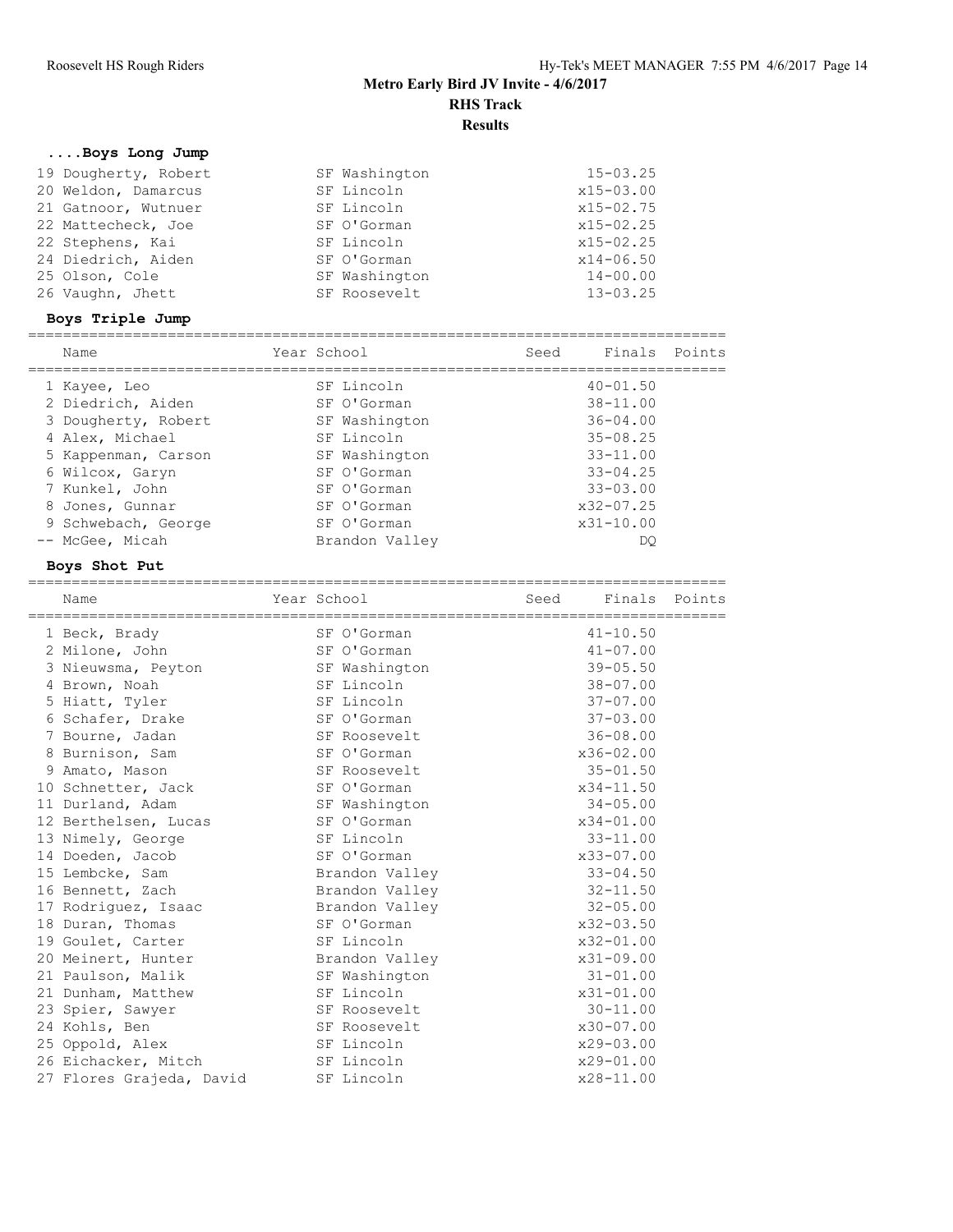## **....Boys Shot Put**

| 27 Rojas, Gabe       | SF O'Gorman    | $x28 - 11.00$ |
|----------------------|----------------|---------------|
| 29 Haushild, Levi    | SF Lincoln     | $x28 - 10.00$ |
| 30 Murphy, Jacob     | SF Lincoln     | $x28 - 07.50$ |
| 31 Treiber, Grant    | SF Lincoln     | $x28 - 05.50$ |
| 32 Waltman, Jordan   | SF Roosevelt   | $x28 - 03.00$ |
| 33 Bargmann, Roni    | SF O'Gorman    | $x27 - 10.50$ |
| 34 Vilayphone, Randy | SF Washington  | $x27 - 08.00$ |
| 35 Vasa, Devin       | SF Lincoln     | $x27 - 07.50$ |
| 36 Tschetter, Joe    | SF Roosevelt   | $x27 - 07.00$ |
|                      |                |               |
| 37 Wright, Ethan     | Brandon Valley | $x27 - 03.50$ |
| 38 Lester, San       | SF O'Gorman    | $x27 - 00.00$ |
| 38 Gerdes, Mason     | SF Lincoln     | $x27 - 00.00$ |
| 40 Wilde, Patrick    | SF O'Gorman    | $x26 - 09.00$ |
| 41 Sorenson, Jorey   | Brandon Valley | $x24 - 10.00$ |
| 42 Hanson, Colin     | SF Roosevelt   | $x22 - 01.50$ |
| 43 Trout, Tucker     | Brandon Valley | x20-01.00     |
| 44 Anderson, Parker  | SF Lincoln     | $x17 - 11.00$ |

### **Boys Discus Throw**

|  | Name                 | Year School                 | Seed          | Finals Points |
|--|----------------------|-----------------------------|---------------|---------------|
|  | 1 Milone, John       | SF O'Gorman                 | $118 - 08$    |               |
|  | 2 Hiatt, Tyler       | SF Lincoln                  | $118 - 07$    |               |
|  | 3 Sorenson, Jorey    | Brandon Valley              | $118 - 03.50$ |               |
|  | 4 Clemens, Cole      | SF Lincoln                  | $113 - 06.50$ |               |
|  | 5 Schafer, Drake     | SF O'Gorman                 | $112 - 10.50$ |               |
|  | 6 Bennett, Zach      | Brandon Valley              | $106 - 07$    |               |
|  | 7 Duran, Thomas      | SF O'Gorman                 | $106 - 05.50$ |               |
|  |                      |                             | $106 - 04.50$ |               |
|  | 8 Durland, Adam      | SF Washington<br>SF Lincoln | $105 - 08$    |               |
|  | 9 Treiber, Grant     |                             | $101 - 04.50$ |               |
|  | 10 Weber, Burke      | Brandon Valley              |               |               |
|  | 11 Wilson, Carson    | SF Washington               | $100 - 10$    |               |
|  | 12 Haushild, Levi    | SF Lincoln                  | $x94 - 06$    |               |
|  | 13 Popkes, Nate      | SF Lincoln                  | $x94 - 00$    |               |
|  | 13 Bourne, Jadan     | SF Roosevelt                | $94 - 00$     |               |
|  | 15 Amato, Mason      | SF Roosevelt                | $93 - 05.50$  |               |
|  | 15 Beck, Brady       | SF O'Gorman                 | x93-05.50     |               |
|  | 17 Eichacker, Mitch  | SF Lincoln                  | $x90 - 08$    |               |
|  | 18 Berthelsen, Lucas | SF O'Gorman                 | $x90 - 02$    |               |
|  | 19 Meinert, Hunter   | Brandon Valley              | $x89 - 06$    |               |
|  | 20 Madsen, Dillon    | SF Washington               | $88 - 02$     |               |
|  | 21 Nimely, George    | SF Lincoln                  | $x87 - 04.50$ |               |
|  | 22 Murphy, Jacob     | SF Lincoln                  | x86-07.25     |               |
|  | 23 Johnson, Davis    | SF Roosevelt                | $86 - 07$     |               |
|  | 24 Rojas, Gabe       | SF O'Gorman                 | $x84 - 09.50$ |               |
|  | 25 Gerdes, Drake     | SF Lincoln                  | $x83 - 08$    |               |
|  | 26 DeBoer, Jared     | SF Washington               | $x82 - 09$    |               |
|  | 27 Spier, Sawyer     | SF Roosevelt                | $x81 - 02.50$ |               |
|  | 28 Lembcke, Sam      | Brandon Valley              | x79-02.50     |               |
|  | 29 Goulet, Carter    | SF Lincoln                  | $x79 - 02$    |               |
|  | 30 Sarbacker, Isaac  | SF Lincoln                  | $x78 - 00$    |               |
|  | 30 Schnetter, Jack   | SF O'Gorman                 | $x78 - 00$    |               |
|  | 32 Gerdes, Mason     | SF Lincoln                  | $x77 - 11.50$ |               |
|  |                      |                             |               |               |